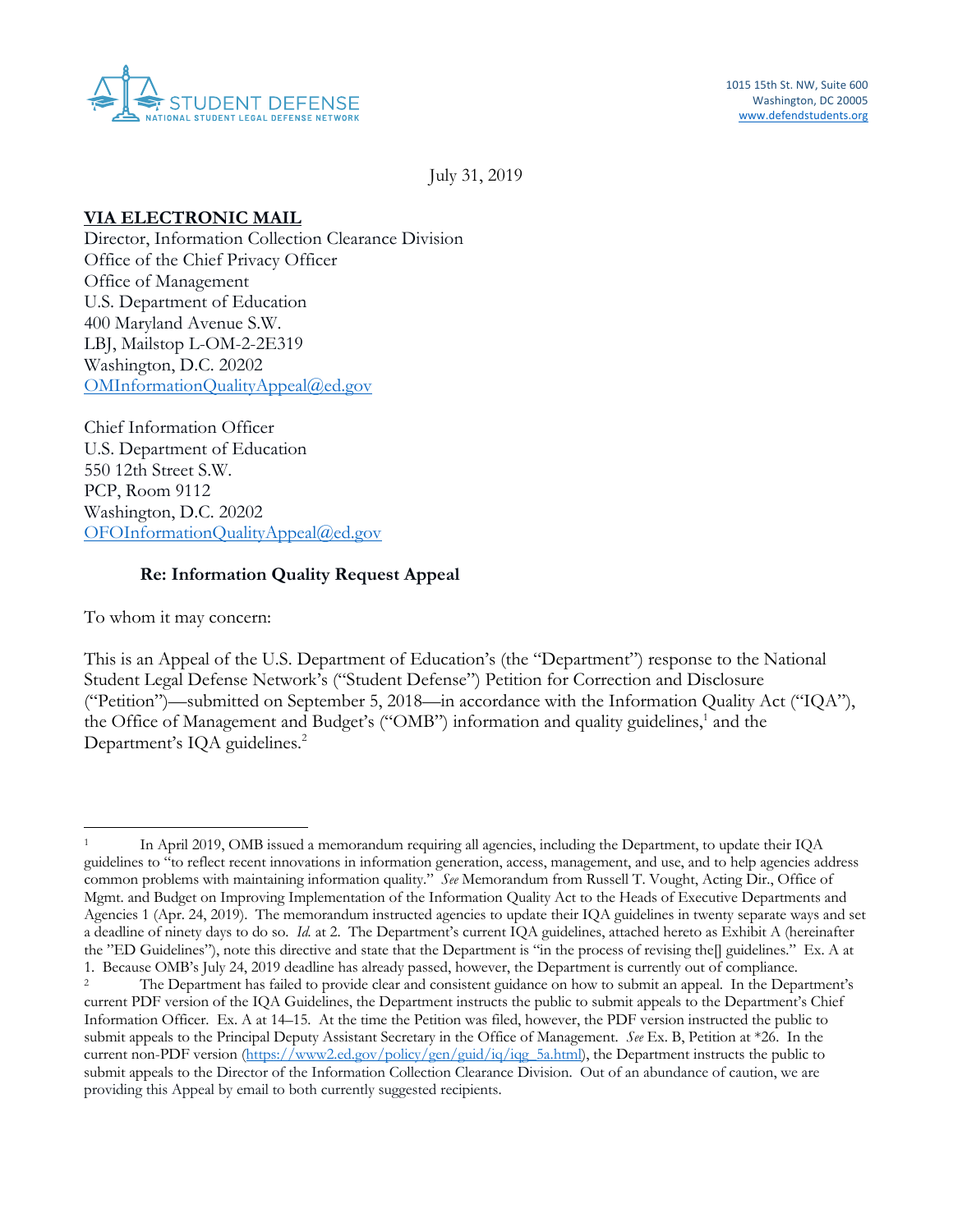U.S. Department of Education Page 2 of 21 IQA Appeal July 31, 2019

Student Defense's Petition<sup>3</sup> focused on the Department's August 2018 publication of a Notice of Proposed Rulemaking ("NPRM") that proposed to "rescind" the Department's Gainful Employment regulation.<sup>4</sup> As sources or methodologies, a clear failure to comply with the IQA. Additionally, as the Petition noted, where the NPRM did cite sources, it still violated the IQA by repeatedly stating conclusions that were not clearly period. stated in the Petition, the NPRM included an abundance of factual claims without disclosing the underlying supported by the evidence. These failures rendered meaningless the entire purpose of the public comment

period.<br>On July 1, 2019, the Department responded to the Petition by issuing a final rule that rescinded the Gainful Employment regulation.<sup>5</sup> Although the Department included sufficient information to resolve some of the IQA violations identified in the NPRM, its response is nevertheless insufficient for two reasons. First, the proper response to an IQA violation is to rescind the original NPRM and, if the Department so chooses, reissue a new version that fully complies with the IQA. Rather than doing so here, the Department has instead opted to issue a new document with new information. Second, the vast majority of the Department's responses to the Petition were inadequate, incomplete, or in error. As a result, Student Defense hereby submits this Appeal and again demands that the Department rescind the NPRM and its accompanying final rule.

## **Specific IQA Violations on Appeal**

 Irrespective of how to properly remedy an IQA violation, many of the challenged statements from the NPRM have not been sufficiently addressed. The charts below provide: (1) a specific description of misleading information; and (3) the Department's response to each violation.<sup>6</sup> Following each challenged statement, we explain the basis for the appeal. information disseminated in the NPRM that violates the IQA; (2) the basis for each IQA violation, including, where appropriate, an explanation of why a particular statement contains inaccurate, unreliable, or

 $\overline{3}$ the IQA. Ex. B at  $*4-*5$ . Student Defense incorporates by reference its prior arguments regarding the grounds for disclosure and correction under

 $\sqrt{5}$  [https://www2.ed.gov/policy/gen/guid/iq/ed-response-iqa-bitner.pdf.](https://www2.ed.gov/policy/gen/guid/iq/ed-response-iqa-bitner.pdf) Although the Department initially alleged that Student Defense's Petition was "not considered a proper request under the Information Quality Act," *id.*, the Department later apologized and clarified—consistent with the ED Guidelines—that "[a] response . . . will be provided as part of the department's response under the Notice of Proposed Rulemaking," *see* Exhibit C, Email Correspondence at \*1. *See also* Ex. A at 13 (specifying that "[c]omments about information on which the Department has sought public comment, such as rulemaking or studies cited in a rulemaking**,** will be responded to through the public comment process, or through an individual response if there was no published process for responding to all comments"). The Department then included a response to the Petition in the preamble to the final rule, attached hereto as Exhibit D. *See also* Program Integrity: Gainful Employment, 84 Fed. Reg. 31,392, 31,426–35 (July 1, 2019). Although the Department also stated that "[o]nce final, the response w[ould] be provided to [Student Defense]," Ex. C at at  $*1$ , we have received no direct communication from the Department with its response. Consequently, we are treating the statements in the preamble to the final rule as the Department's official response to the Petition. See generally Program Integrity: Gainful Employment, 83 Fed. Reg. 40,167 (Aug. 14, 2018).<br>See Email from Stephanie Valentine, OM Information Quality, to Robyn Bitner, Student Defense (Sept. 10, 2018),

 NPRM that violates the IQA and the basis for each IQA violation, including an explanation of why particular statements contained inaccurate, unreliable, or misleading information. *See* Ex. B, Petition at \*5–\*14. The first two columns of the charts contained herein are identical to the original chart submitted in that Petition. The third column contains information taken from the Department's response to the Petition in the final rule. In its Petition, Student Defense provided a chart that gave a specific description of information disseminated in the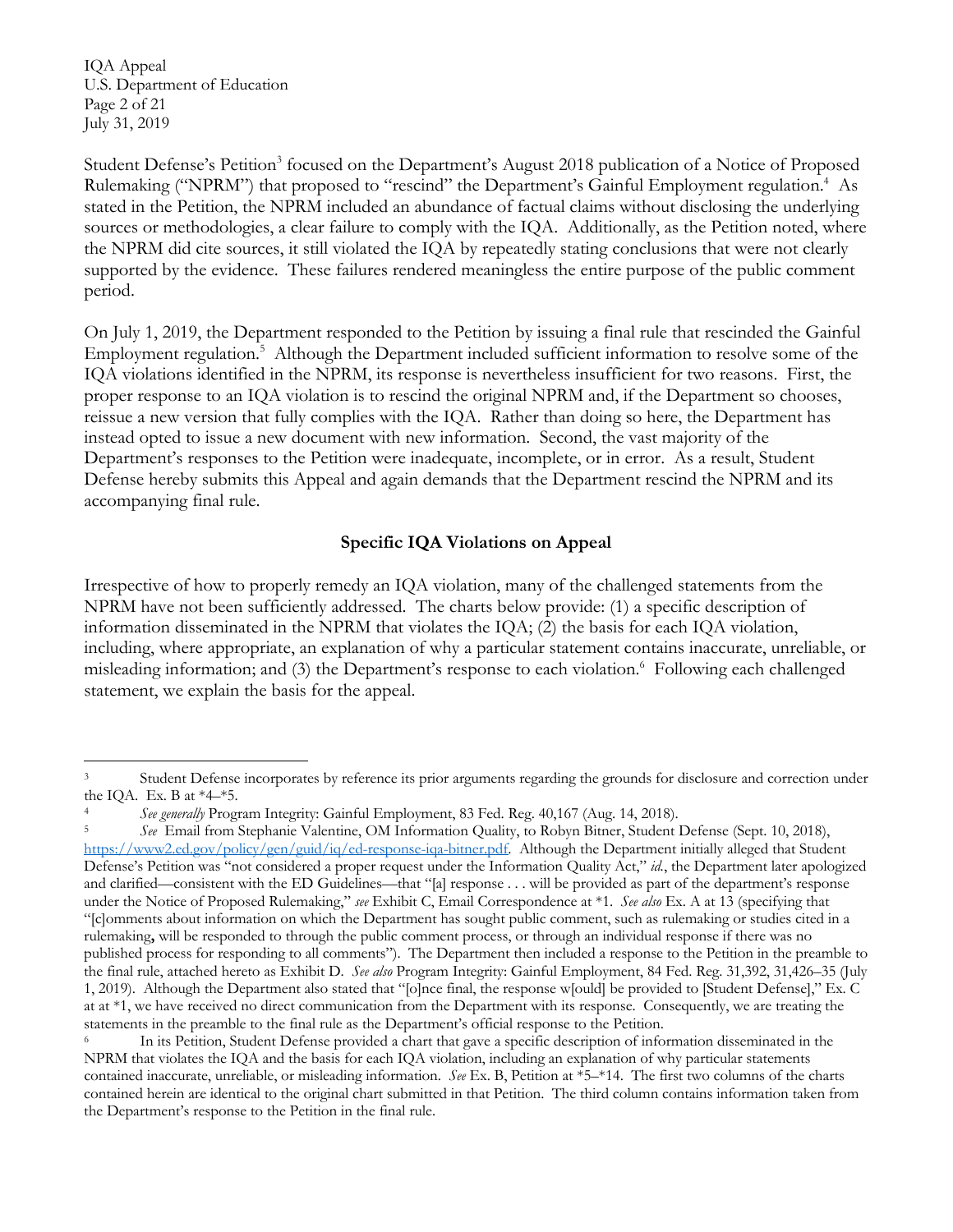U.S. Department of Education Page 3 of 21 IQA Appeal July 31, 2019

| <b>NPRM STATEMENT</b>                  | <b>IQA VIOLATION</b>                     | DEPARTMENT RESPONSE                     |
|----------------------------------------|------------------------------------------|-----------------------------------------|
| "In promulgating the 2011 and          | Fails to present conclusions<br>1.       | "The Department is aware of and         |
| 2014 regulations, the Department       | that are strongly supported by           | respects Ms. Baum's opinion that        |
| cited as justification for the 8       | the data                                 | the 2014 Rule should not be             |
| percent $D/E$ rates threshold a        | This failure has been<br>a.              | rescinded. However, that does not       |
| research paper published in 2006 by    | highlighted recently by                  | change the fact that in their earlier   |
| Baum and Schwartz that described       | Sandy Baum, the co-author                | paper, Baum's [sic] and Schwartz's      |
| the 8 percent threshold as a           | of the 2006 study cited by               | [sic] state that the eight percent      |
| commonly used mortgage eligibility     | the Department. In that                  | mortgage eligibility standard has 'no   |
| standard. However, the Baum &          | post, Baum stated that "the              | particular merit or justification' as a |
| Schwartz paper makes clear that the    | Department of Education                  | benchmark for manageable student        |
| 8 percent mortgage eligibility         | has misrepresented my                    | loan debt. Since this paper was         |
| standard 'has no particular merit or   | research, creating a                     | cited in the 2014 Rule as the source    |
| justification' when proposed as a      | misleading impression of                 | of the eight percent threshold, it is   |
| benchmark for manageable student       | evidence-based                           | relevant that even the authors of       |
| loan debt Upon further review,         | policymaking. The                        | the paper are skeptical of the merit    |
| we believe that the recognition by     | Department cites my work                 | of the 8 percent threshold as a         |
| Baum and Schwartz that the 8           | as evidence that the GE                  | student debt standard. It is not        |
| percent mortgage eligibility           | standard is based on an                  | only appropriate, but essential, that   |
| standard 'has no particular merit or   | inappropriate metric, but                | the Department points out that          |
| justification' when proposed as a      | the paper cited in fact                  | upon a more careful reading of the      |
| benchmark for manageable student       | presents evidence that                   | paper, we realize that the paper        |
| loan debt is more significant than     | would support making the                 | does not support the eight percent      |
| the Department previously              | GE rules stronger." <sup>8</sup>         | threshold, but instead clearly refutes  |
| acknowledged and raises questions      | Baum further asserts that<br>b.          | it for the purpose of establishing      |
| about the reasonableness of the 8      | "[the Department is]                     | manageable student loan debt            |
| percent threshold as a critical, high- | correct that we were                     | $[T]$ he commenter did not              |
| stakes test of purported program       | skeptical of [the 8 percent]             | provide a specific threshold for        |
| performance."7                         | standard for determining                 | what the number should be and the       |
|                                        | affordable payments for                  | negotiating committee similarly was     |
|                                        | individual borrowers, but                | unable to identify a reliable           |
|                                        | incorrect in using that                  | threshold for the $D/E$ rates           |
|                                        | skepticism to defend                     | measure."11                             |
|                                        | repealing the rule. In fact,             |                                         |
|                                        | our examination of a range               |                                         |
|                                        | of evidence about                        |                                         |
|                                        | reasonable debt burdens                  |                                         |
|                                        | for students would best be               |                                         |
|                                        | interpreted as supporting a              |                                         |
|                                        | stricter standard." <sup>9</sup> That is |                                         |
|                                        | because Baum and her co-                 |                                         |
|                                        | author's "research set a                 |                                         |
|                                        |                                          |                                         |

 $\overline{\phantom{a}}$ 

 $\,$  8  $\,$  *and Training* (Aug. 22, 2018), <https://www.urban.org/urban-wire/devos-misrepresents-evidence-seeking-gainful-employment>-83 Fed. Reg. at 40,171.<br>Sandy Baum, "DeVos Misrepresents the Evidence in Seeking Gainful Employment Deregulation," *Urban Wire: Education* deregulation. 9 *Id.* 

 $\,9$ 

 $11\,$ 84 Fed. Reg. at 31,426.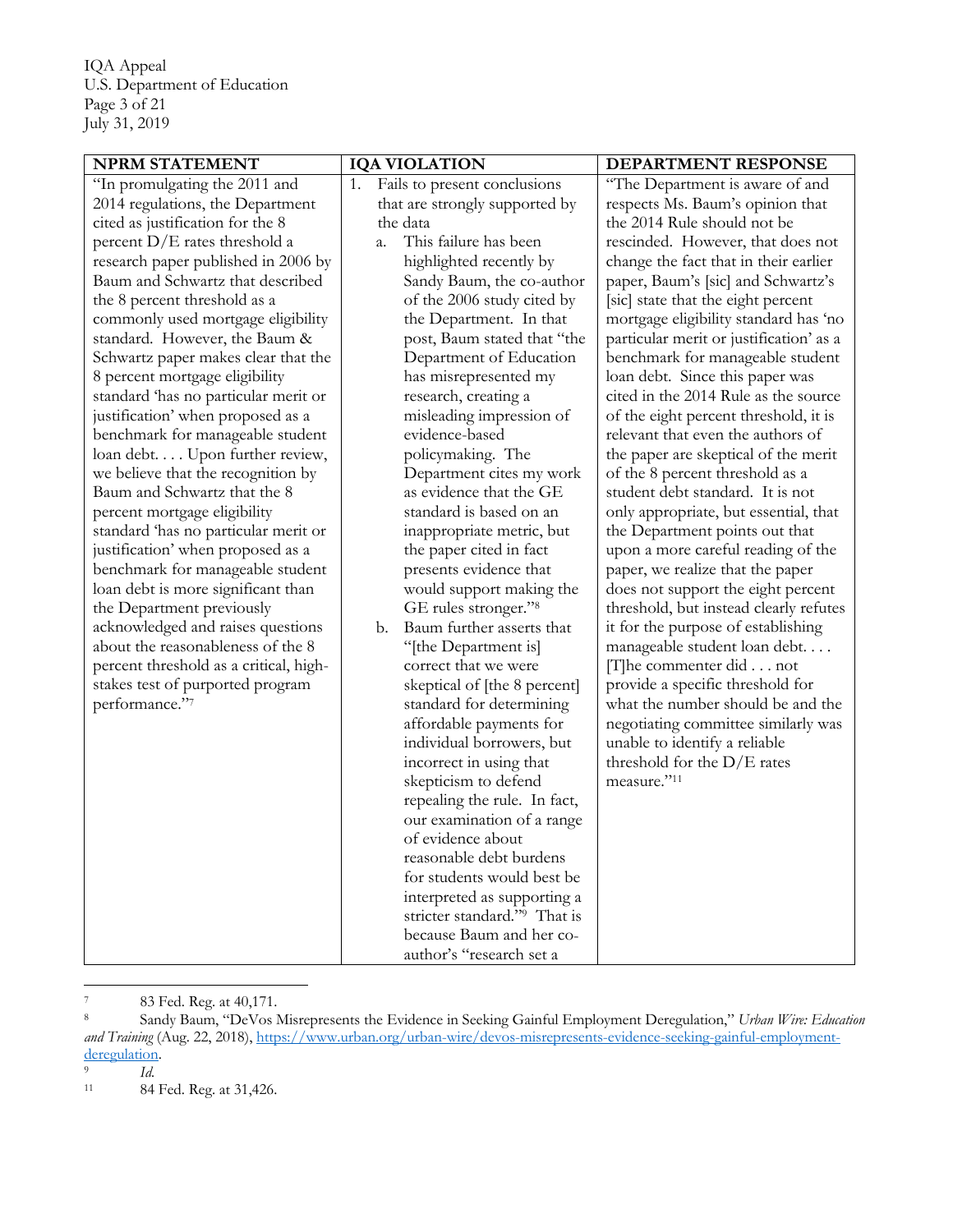U.S. Department of Education Page 4 of 21 IQA Appeal July 31, 2019

| guideline for a level of debt<br>payments no individual |  |
|---------------------------------------------------------|--|
| <i>student</i> should exceed.                           |  |
| Under GE, half of a                                     |  |
| program's graduates could                               |  |
| exceed this limit before                                |  |
| sanctions would kick in."10                             |  |

Basis for Appeal: The Department's response is inadequate and in error. It fails to sufficiently and adequately address Dr. Baum's argument that, although she and her co-author were skeptical of the eight "clearly refute[] [that threshold]." Rather, Ms. Baum's blog post clarified that their skepticism should "support[] a stricter standard" for the level of debt payments that no student loan borrower should exceed. "support[] a stricter standard" for the level of debt payments that no student loan borrower should exceed. In other words, a proper reading of Dr. Baum's work suggests that the Department should *lower* the D/E rates threshold to below eight percent, not eliminate the standard altogether. But under the guise of "a more careful reading of th[at] paper,"the Department ignores Dr. Baum's clarification and further distorts percent standard for determining affordable student loan payments, such skepticism was not meant to her research.<sup>12</sup>

| <b>NPRM STATEMENT</b>               |    | <b>IQA VIOLATION</b>            | DEPARTMENT RESPONSE                  |
|-------------------------------------|----|---------------------------------|--------------------------------------|
| "Research published subsequent to   |    | Fails to identify data sources, | "The Department has used well-       |
| the promulgation of the GE          |    | including whether it is peer-   | respected, peer-reviewed references  |
| regulations adds to the             |    | reviewed and scientific         | to substantiate its reasons          |
| Department's concern about the      |    | evidence-based                  | throughout these final regulations   |
| validity of using $D/E$ rates as to | 2. | Fails to confirm and document   | for believing that $D/E$ rates could |
| determine whether or not a          |    | the reliability of the data and | be influenced by a number of         |
| program should be allowed to        |    | acknowledge any shortcomings    | factors other than program           |
| continue to participate in title IV |    | or explicit errors              | quality."14                          |
| programs."13                        | 3. | Fails to "be accompanied by     |                                      |
|                                     |    | supporting documentation that   |                                      |
|                                     |    | allows an external user to      |                                      |
|                                     |    | understand clearly the          |                                      |
|                                     |    | information and be able to      |                                      |

 $10$  *and Training* (Aug. 22, 2018), <https://www.urban.org/urban-wire/devos-misrepresents-evidence-seeking-gainful-employment>-10 Sandy Baum, "DeVos Misrepresents the Evidence in Seeking Gainful Employment Deregulation," *Urban Wire: Education*  deregulation.<br><sup>12</sup> The Department also included a discussion of Dr. Baum's work elsewhere in the final rule. *See* 84 Fed. Reg. at 31,407.

But that discussion does not ameliorate the Department's IQA violation here.

 In addition, the Department has mischaracterized Dr. Baum's research in other ways. In a letter to the editor published after the Department issued its final rule rescinding the Gainful Employment regulation, Dr. Baum—together with her co-author, Dr. Harry Holzer—asserted that the Department, once again, "seriously distort[ed]" their findings about the value of an associate degree in liberal arts from a community college. *See* Sandy Baum & Harry Holzer, "DOE's Justification for Rescinding Gainful Employment Rules Distorts Research," *The Chronicle of Higher Education* (July 3, 2019),

 Department used their research to argue that the Gainful Employment rule unfairly singled out for-profit colleges. *Id.* But "the problems [their research identified] that some community college students face in no way justify loosening the accountability for for-profit colleges." *Id.* Disputes like these only further highlight the Department's failure to disseminate quality information in <https://www.chronicle.com/blogs/letters/does-justification-for-rescinding-gainful-employment-rules-distorts-research>/. The the NPRM.

<sup>13 83</sup> Fed. Reg. at 40,171.

 $14$ 84 Fed. Reg. at 31,427.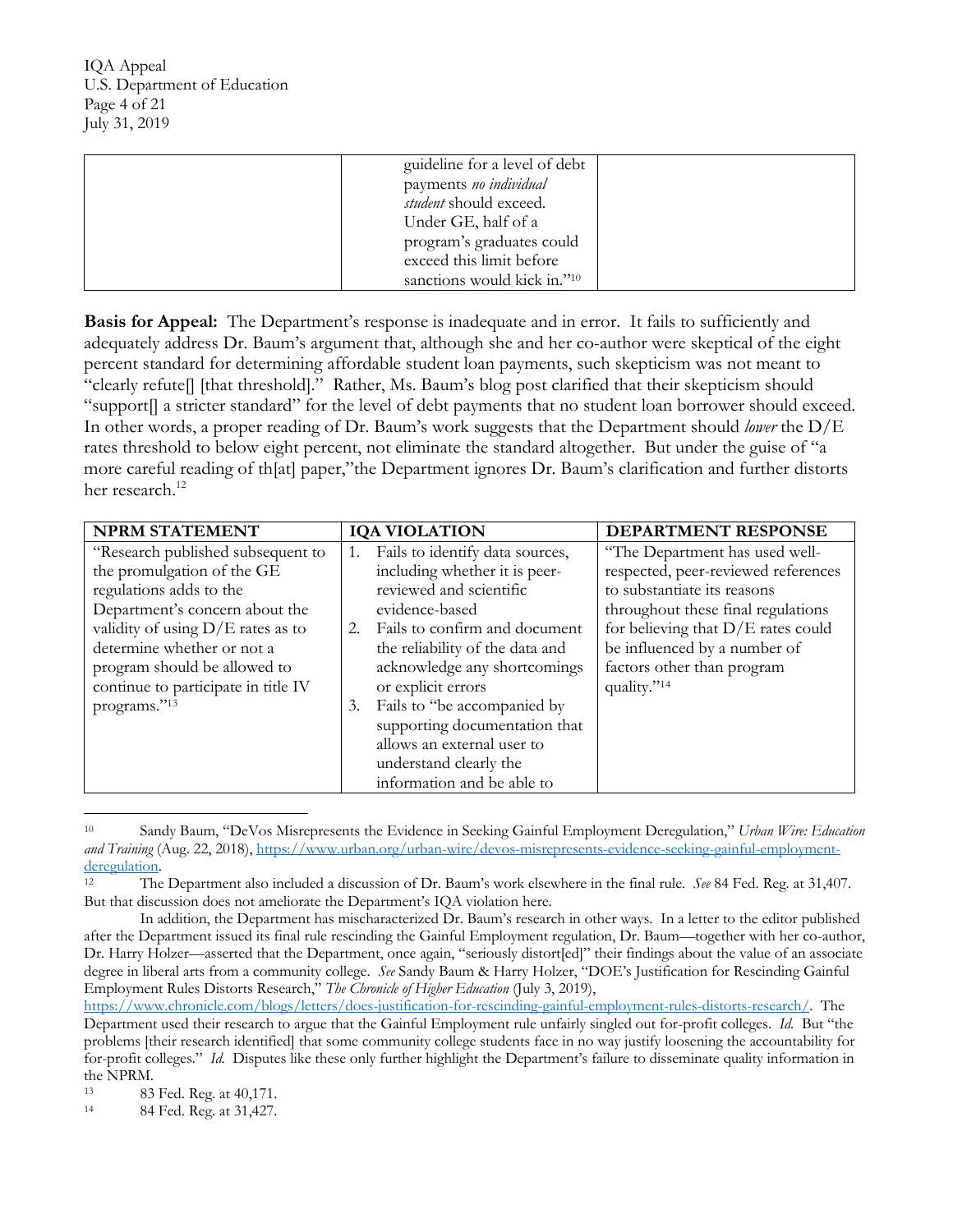| reproduce it,<br>, or understand the |  |
|--------------------------------------|--|
| steps involved in producing it'      |  |

Basis for Appeal: The Department's response is inadequate and incomplete. As an initial matter, it fails to assertion in the NPRM that D/E rates can be influenced by factors other than program quality. In addition, the Department's claim that a reference is "well-respected" or "peer-reviewed" does not make it true. If the identify with any specificity the "well-respected, peer-reviewed references" that provide support for its Department opts to characterize research this way, it must be precise and specific in order to comply with the IQA.

| NPRM STATEMENT                      | <b>IQA VIOLATION</b>              | DEPARTMENT RESPONSE                  |
|-------------------------------------|-----------------------------------|--------------------------------------|
| "The highest quality programs"      | Fails to identify data sources    | "The Department cites research       |
| could fail the D/E rates measures   | Fails to "be accompanied by<br>2. | from CSU Sacramento that serves      |
| simply because it costs more to     | supporting documentation that     | as evidence that high quality career |
| deliver the highest quality program | allows an external user to        | and technical education programs     |
| and as a result the debt level is   | understand clearly the            | can be more than four times as       |
| higher."15                          | information and be able to        | expensive to run as general studies  |
|                                     | reproduce it, or understand the   | programs."16                         |
|                                     | steps involved in producing it"   |                                      |

 partial citation—which includes three last names and no other identifying information—for the CSU Sacramento study. After searching the final rule, we assume that the full citation can be found at footnote 37.<sup>17</sup> The text accompanying that footnote states that "[career and technical]-focused education can be four or five times more expensive to administer than liberal arts or general studies education."<sup>18</sup> Although the Department does not note with *any* specificity where this data is located in the CSU Sacramento study, it appears to come from Figure 1. But that figure refers to the institutional costs of running career and technical education programs at community colleges, *not* the cost of running similar programs at proprietary schools. Although the Department argued in the NPRM that it costs more to deliver "the highest quality **Basis for Appeal:** The Department's response is inadequate and incomplete. It provides only a single, program," it provided a source that compares career and technical education and general studies programs at one type of school. Thus, the Department's response fails to meet its obligations under the IQA.

| NPRM STATEMENT                      | <b>IQA VIOLATION</b>                    | <b>DEPARTMENT RESPONSE</b>          |
|-------------------------------------|-----------------------------------------|-------------------------------------|
| "Other research findings suggest    | Fails to draw upon peer-                | "The NPRM cites data provided by    |
| that $D/E$ rates-based eligibility  | reviewed sources                        | the College Board that points to    |
| creates unnecessary barriers for    | Fails to acknowledge any<br>2.          | disparities in earnings between men |
| institutions or programs that serve | shortcomings or explicit errors         | and women and people of color.      |
| larger proportions of women and     | in the data                             | The College Board is a reliable and |
| minority students. Such research    | Fails to present conclusions that<br>3. | trusted source of data, and its     |
| indicates that even with a college  | are strongly supported by the           | publications undergo rigorous peer  |
| education, women and minorities,    | data                                    | review prior to publication.        |
| on average, earn less than white    |                                         | .                                   |

15

<sup>16</sup> 15 83 Fed. Reg. at 40,171. 16 84 Fed. Reg. at 31,427 (including a citation to "Shulock, Lewis and Tan"). 17 84 Fed. Reg. at 31,399 n.37. 18 84 Fed. Reg. at 31,399.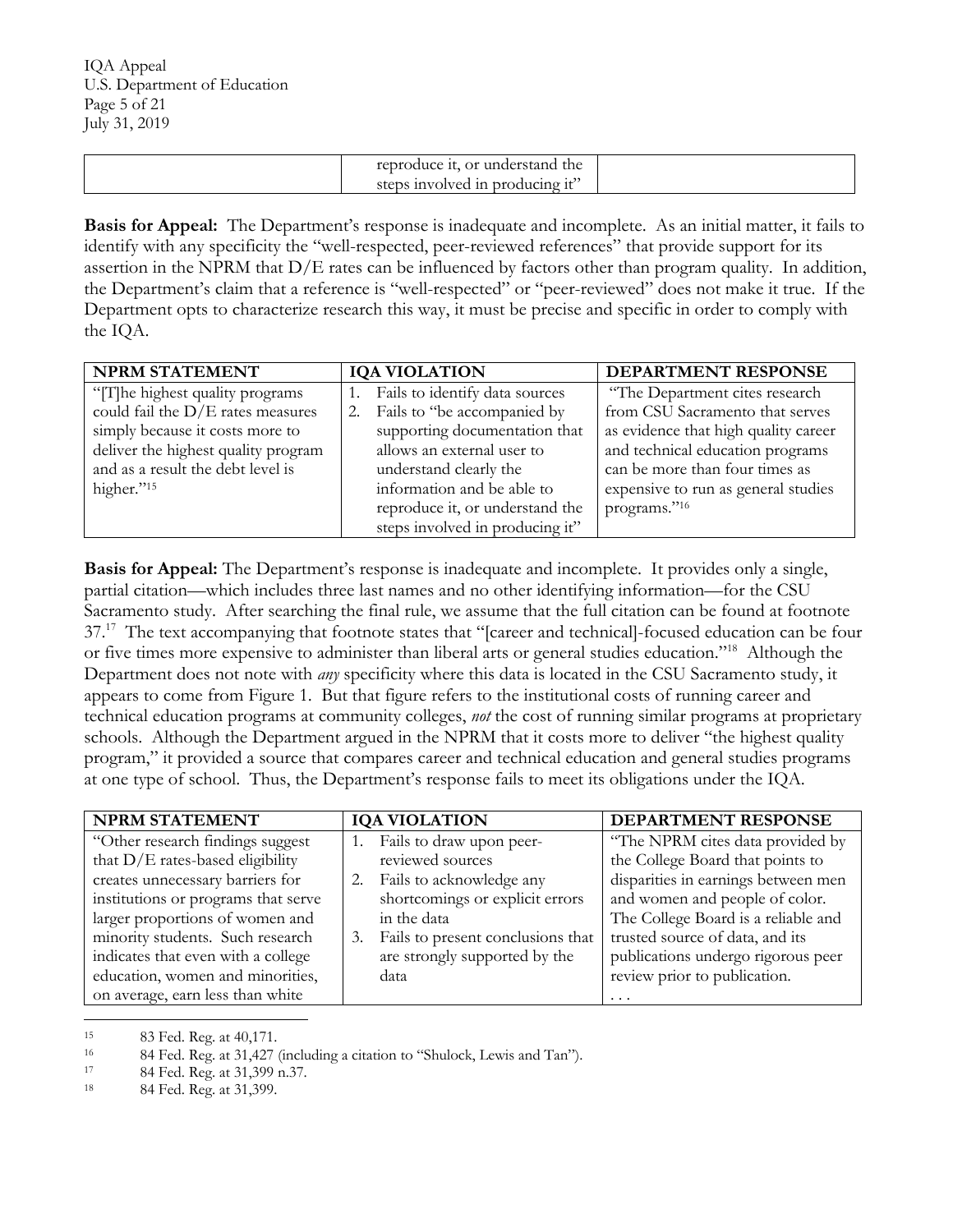U.S. Department of Education Page 6 of 21 IQA Appeal July 31, 2019

| men who also have a college degree, |    | Indeed, the source cited by<br>a. | While [the data cited from the U.S.   |
|-------------------------------------|----|-----------------------------------|---------------------------------------|
| and in many cases, less than white  |    | the Department does not           | Census Bureau's Current Population    |
| men who do not have a college       |    | draw this same conclusion.        | Survey] did not address GE            |
| degree."19                          |    | For example, the cited table      | programs specifically, the point is   |
|                                     |    | appears to relate to              | that there are general earnings       |
|                                     |    | graduates of bachelor's degree    | disparities based on race and         |
|                                     |    | programs, not gainful             | gender. Programs that serve large     |
|                                     |    | employment programs.              | proportions of women and              |
|                                     | 4. | Fails to "be accompanied by       | minorities, therefore, would likely   |
|                                     |    | supporting documentation that     | post lower earnings than programs     |
|                                     |    | allows an external user to        | of similar quality primarily serving  |
|                                     |    | understand clearly the            | whites and males The                  |
|                                     |    | information and be able to        | Department agrees that our            |
|                                     |    | reproduce it, or understand the   | statement is an vpolation of the data |
|                                     |    | steps involved in producing it"   | provided, but this extrapolation is   |
|                                     |    |                                   | well reasoned and supported by        |
|                                     |    |                                   | other research. Given that            |
|                                     |    |                                   | proprietary institutions serve the    |
|                                     |    |                                   | largest proportions of women and      |
|                                     |    |                                   | minority students, and that some      |
|                                     |    |                                   | GE programs serve much larger         |
|                                     |    |                                   | proportions of female students, it is |
|                                     |    |                                   | likely that student demographics will |
|                                     |    |                                   | impact earnings among these           |
|                                     |    |                                   | programs."20                          |

**Basis for Appeal:** The Department's response is inadequate and incomplete. The NPRM states that "D/E rates-based eligibility creates unnecessary barriers for institutions or programs that serve large proportions of women and minority students."<sup>21</sup> Because the Department refers to "D/E rates-based eligibility," it is natural to conclude that the "institutions or programs" involved are GE programs. But, as noted in the Petition, the Department's source relates to graduates of bachelor's degree programs only. Despite this obvious mismatch, the NPRM nevertheless states that the cited research "indicates" that "even with a degree, and in many cases, less than white men who do not have a college degree."<sup>22</sup> After being pressed on its statement in the NPRM was an "extrapolation of the data provided."<sup>23</sup> But the NPRM did not make this point clear to the public. Moreover, the Department now asserts that its "extrapolation is well reasoned and supported by other research."<sup>24</sup> But it fails to identify anywhere in the NPRM or the final rule the source of this "other research," a clear violation of the IQA. Finally, the Department admits in the preamble to the college education, women and minorities, on average, earn less than white men who also have a college this point, the Department now concedes that "the [cited] research did not address GE programs" and that

 19 Individuals and Society," *CollegeBoard Trends in Higher Education Series* Figure 2.4 (2016), 83 Fed. Reg. at 40,171 (citing Jennifer Ma et al., "Education Pays 2016: The Benefits of Higher Education for

<https://trends.collegeboard.org/sites/default/files/education-pays-2016-full-report.pdf>). 20 84 Fed. Reg. at 31,427. 21 83 Fed. Reg. at 40.171. 22 *Id.* 

 $20\,$ 

 $22$ 

<sup>23 84</sup> Fed. Reg. at 31,427. 24 *Id.*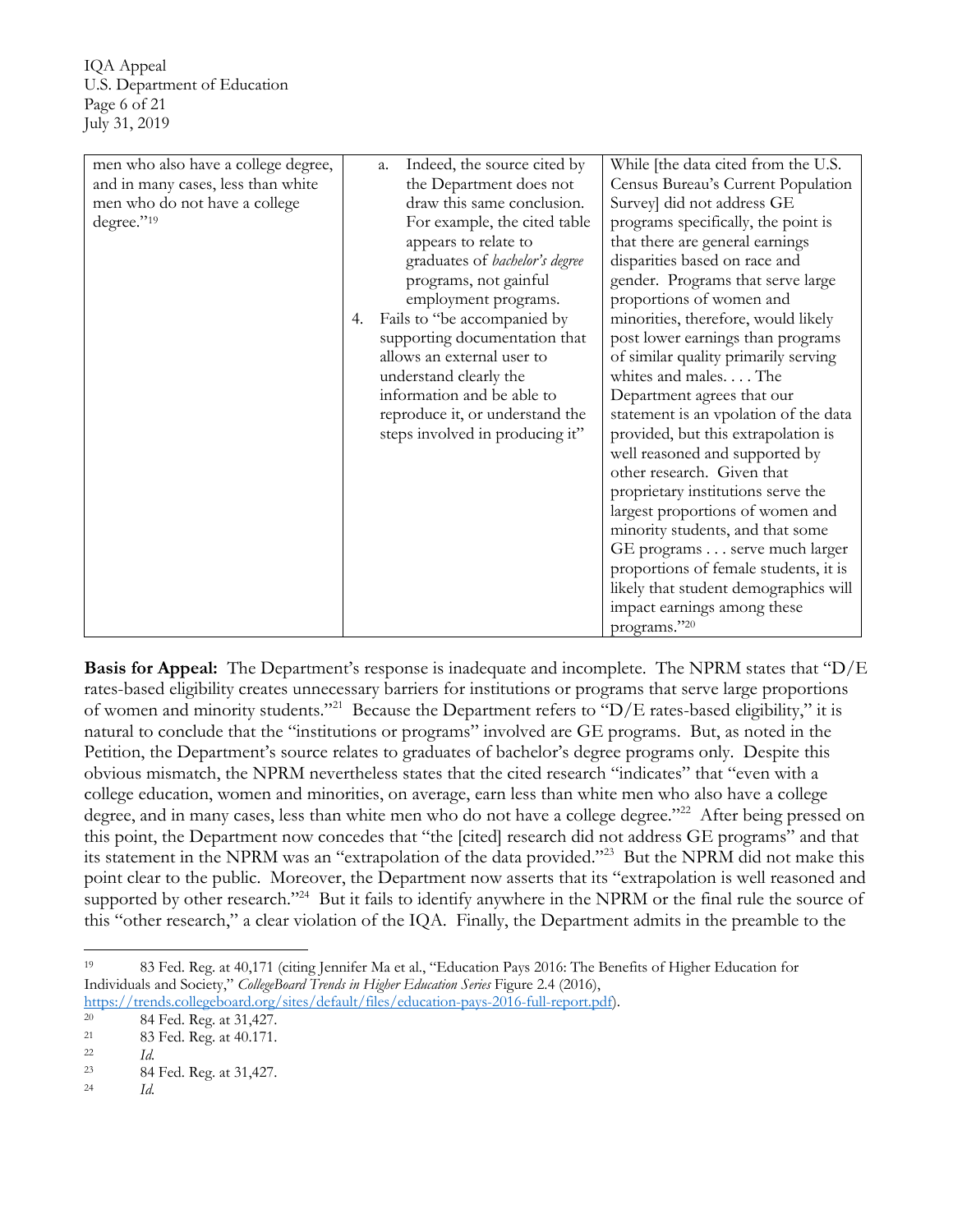U.S. Department of Education Page 7 of 21 IQA Appeal July 31, 2019

failed the 2015 D/E calculations."<sup>25</sup> There is also is no evidence to suggest that the Department analyzed the gender demographics of those same students. Of course, the Department has the capacity to undertake this sort of analysis to support the factual statements that it makes. Rather than doing so, the Department has chosen instead to rely upon an "extrapolation" of external research that focuses on the wrong type of program. For these reasons, the Department's response is insufficient to remedy its IQA violation. final rule that it has "not analyzed the racial or ethnic demographics of students served by programs that

| <b>NPRM STATEMENT</b>                                                                                                                                                                                                                                                                                             | <b>IQA VIOLATION</b>                                                                                                                                                                                                                                                                                                                                                                                                                                 | <b>DEPARTMENT RESPONSE</b>                                                                                                                                                                                                                                                                                                                                                                                                                                                                                                                                                                                                                                                                                                                                                                                                                                                                                                                                                    |
|-------------------------------------------------------------------------------------------------------------------------------------------------------------------------------------------------------------------------------------------------------------------------------------------------------------------|------------------------------------------------------------------------------------------------------------------------------------------------------------------------------------------------------------------------------------------------------------------------------------------------------------------------------------------------------------------------------------------------------------------------------------------------------|-------------------------------------------------------------------------------------------------------------------------------------------------------------------------------------------------------------------------------------------------------------------------------------------------------------------------------------------------------------------------------------------------------------------------------------------------------------------------------------------------------------------------------------------------------------------------------------------------------------------------------------------------------------------------------------------------------------------------------------------------------------------------------------------------------------------------------------------------------------------------------------------------------------------------------------------------------------------------------|
| "[D]ue to a number of concerns<br>with the calculation and relevance of<br>the debt level included in the rates[,]<br>we do not believe that the $D/E$<br>rates measure achieves a level of<br>accuracy that it should alone<br>determine whether or not a program<br>can participate in title IV<br>programs."26 | Fails to clearly describe the<br>1.<br>research study approach<br>Fails to identify data sources<br>2.<br>Fails to confirm and document<br>3.<br>the reliability of the data<br>Fails to undergo peer review<br>4.<br>Fails to "be accompanied by<br>5.<br>supporting documentation that<br>allows an external user to<br>understand clearly the<br>information and be able to<br>reproduce it, or understand the<br>steps involved in producing it" | "No research is needed to show that<br>a student in a 20-year repayment<br>plan will pay a lower monthly and<br>annual payment than one in a 10-<br>year repayment plan as this is a well<br>understood mathematical fact. Since<br>REPAYE created an opportunity for<br>all students to qualify for 20- to 25-<br>year repayment term it is<br>unreasonable to use a 10- or 15-year<br>amortization period to calculate the<br>annual cost of student loan<br>repayment just because GE<br>programs tend to serve a larger<br>proportion of non-traditional<br>students The 2015 REPAYE<br>regulations, coupled with the gainful<br>employment rule, established a<br>double standard that sanctions<br>proprietary institutions if their<br>graduates need income driven<br>repayment programs to repay their<br>loans, and promises graduates of<br>non-profit institutions income-based<br>repayment and loan forgiveness in<br>return for irresponsibly<br>borrowing."27 |

 to support its assertion that the D/E rates are not accurate enough to determine Title IV eligibility. It also potential accuracy. In addition, rather than address the data quality issue, the Department engages instead in a policy debate about the impact of a particular income-based repayment plan (REPAYE) on the D/E rates, which measure the average total debt load compared to earnings of an identified group of students.<sup>28</sup> **Basis for Appeal:** The Department's response is inadequate and incomplete. It fails to identify any sources fails to identify any sources regarding its consideration of alternative measures or thresholds, as well as their

<sup>25</sup> 

<sup>26</sup> 25 84 Fed. Reg. at 31,414.<br>
26 83 Fed. Reg. at 40,171.<br>
27 84 Fed. Reg. at 31,428.<br> *Id.*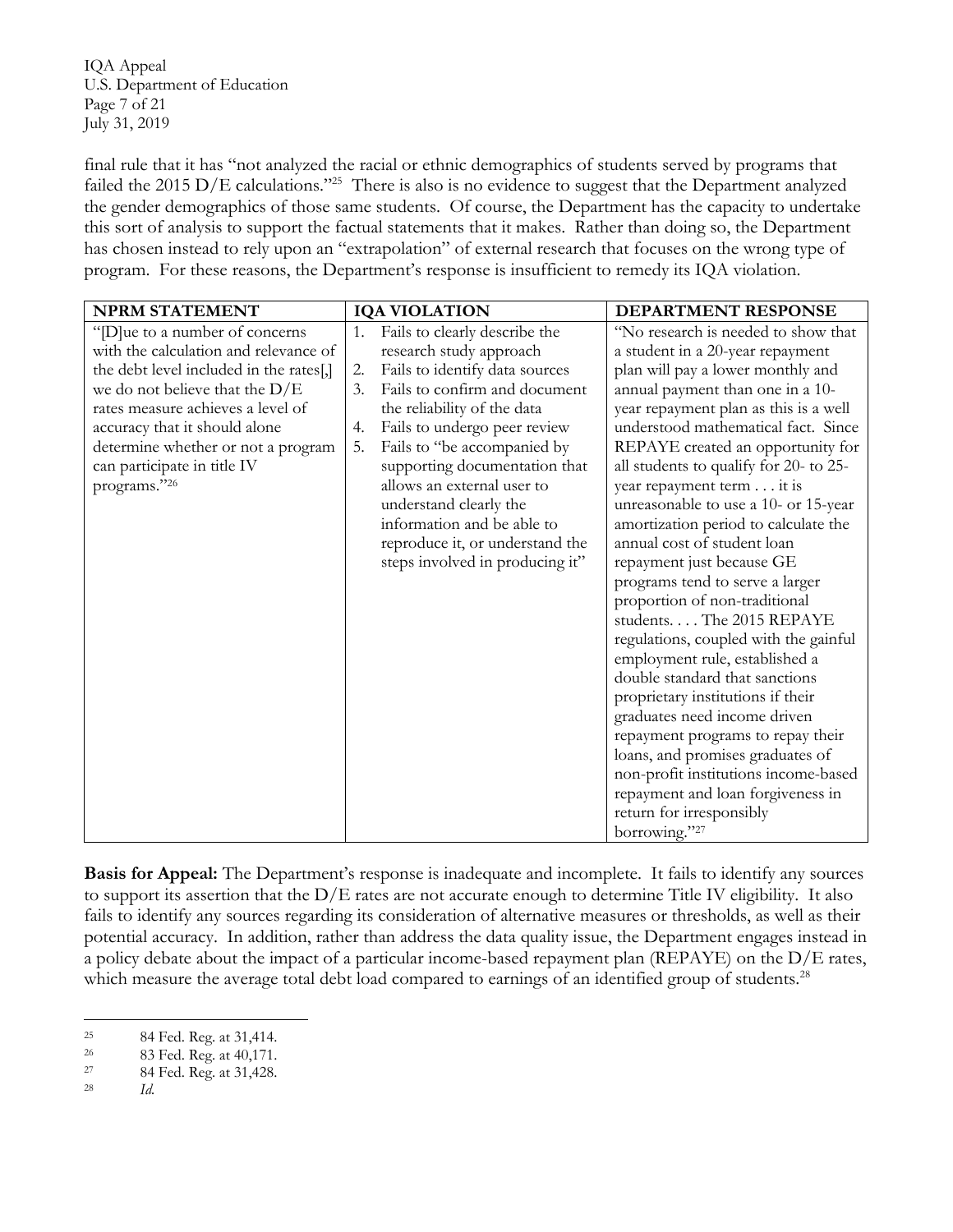U.S. Department of Education Page 8 of 21 IQA Appeal July 31, 2019

 Department nevertheless claims that the "REPAYE program renders the 20 percent debt-to-discretionary of their discretionary income."<sup>29</sup> Even if true, the fact that so many borrowers would need to enroll in that GE programs are failing to produce graduates with sufficient earnings. Ultimately, the Department's policy arguments are beside the point and insufficient to resolve its violation of the IQA. Despite the fact that millions of borrowers who attended GE programs are not enrolled in REPAYE, the income threshold in the 2014 Rule obsolete since *no borrower would ever be required* to pay more than 10 percent REPAYE long enough to have theit debts forgiven is—contrary to the Department's statements—evidence

| <b>NPRM STATEMENT</b>                  | <b>IQA VIOLATION</b>                    | DEPARTMENT RESPONSE                 |
|----------------------------------------|-----------------------------------------|-------------------------------------|
| "[I] ncreased availability of [income- | Fails to rely upon peer-reviewed,<br>1. | "This comment is a statement of     |
| driven] repayment plans with longer    | scientific evidence-based               | fact, which is substantiated by     |
| repayment timelines is inconsistent    | research                                | information provided on the Federal |
| with the repayment assumptions         | Fails to identify data sources<br>2.    | Student Aid website."31             |
| reflected in the shorter amortization  | Fails to confirm and document<br>3.     |                                     |
| periods used for the $D/E$ rates       | the reliability of the data             |                                     |
| calculation in the GE regulations."30  | Fails to "be accompanied by<br>4.       |                                     |
|                                        | supporting documentation that           |                                     |
|                                        | allows an external user to              |                                     |
|                                        | understand clearly the                  |                                     |
|                                        | information and be able to              |                                     |
|                                        | reproduce it, or understand the         |                                     |
|                                        | steps involved in producing it"         |                                     |

 timeframes—available to borrowers, nothing on that website indicates when each plan became available or why the availability of such plans is inconsistent with the assumptions made in the 2014 Gainful Employment rule. Thus, the Department's response does not support its factual assertion. **Basis for Appeal:** The Department's response is inadequate and incomplete. While the FSA website does include a description of income-driven repayment plans—which may permit longer repayment

| <b>NPRM STATEMENT</b>                   | <b>IQA VIOLATION</b>                    | <b>DEPARTMENT RESPONSE</b>             |
|-----------------------------------------|-----------------------------------------|----------------------------------------|
| "[A] program's $D/E$ rates can be       | Fails to rely upon peer-reviewed,<br>1. | "It is a statement of fact that        |
| negatively affected by the fact that it | scientific evidence-based               | independent students have higher       |
| enrolls a large number of adult         | research                                | Federal loan borrowing limits,         |
| students who have higher Federal        | Fails to identify data sources<br>2.    | because Congress established those     |
| borrowing limits, thus higher debt      | Fails to confirm and document<br>3.     | higher limits for independent          |
| levels, and may be more likely than a   | the reliability of the data             | students (which include students       |
| traditionally aged student to seek      |                                         | over the age of 25, graduate students, |
| part-time work after graduation in      |                                         | married students, and students with    |
| order to balance family and work        |                                         | dependents). Independent students      |
| responsibilities."32                    |                                         | can borrow up to \$57,500 for          |
|                                         |                                         | undergraduate studies whereas          |
|                                         |                                         | dependent students can borrow only     |
|                                         |                                         | \$31,000. Simple mathematics           |

<sup>29</sup> 

<sup>30</sup> 

 $31\,$ 29 84 Fed. Reg. at 31,407 (emphasis added). 33 Fed. Reg. at 40,172.<br>34 Fed. Reg. at 31,428 (citing "studentaid.ed.gov/sa/repay-loans/understand/plans"). 33 Fed. Reg. at 40,172.

<sup>32</sup>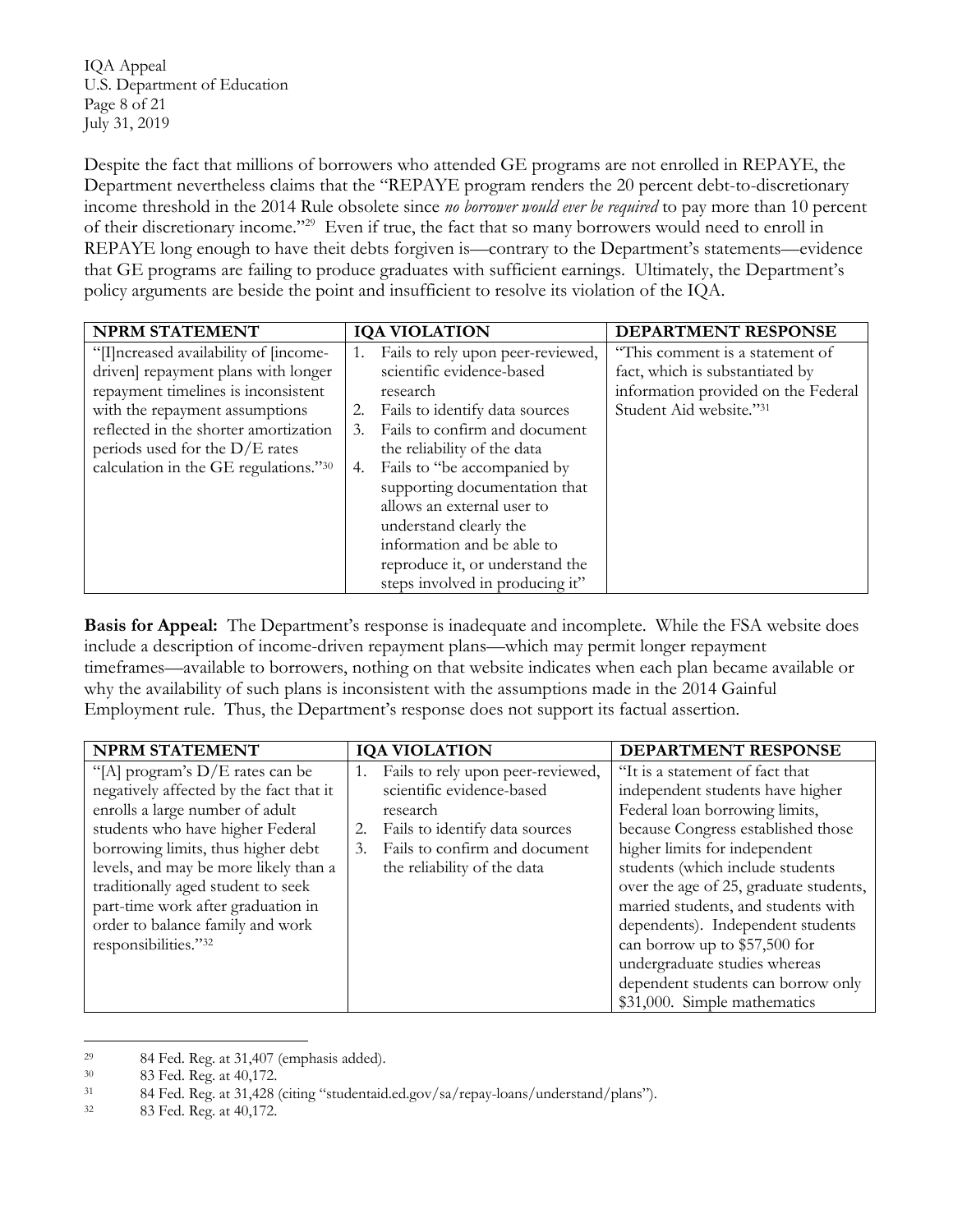|  | explain that if a larger proportion of |
|--|----------------------------------------|
|  | students can borrow \$57,500 rather    |
|  | than $$31,000$ to complete a           |
|  | bachelor's degree, the median debt     |
|  | level will be higher at an institution |
|  | that serves a large [sic] portion of   |
|  | independent students than              |
|  | dependent students Therefore, it       |
|  | is not surprising that institutions    |
|  | serving larger proportions of          |
|  | independent students will have         |
|  | higher median borrowing levels, and    |
|  | since proprietary institutions serve   |
|  | the highest portion of independent     |
|  | students, it is not unreasonable that  |
|  | these institutions would have higher   |
|  | median debt levels, which they do.     |
|  | Data reported by Pew proves that       |
|  | the percentage of college graduates    |
|  | who work part-time rather than full-   |
|  | time increased from 15 percent in      |
|  | 2000 to 23 percent in 2011. We have    |
|  | addressed concerns about data          |
|  | regarding adult students working       |
|  | part-time and the gender gap in        |
|  | earnings earlier in these final        |
|  | regulations. Research provided by      |
|  | the Center for American Progress       |
|  | substantiates that even among          |
|  | college graduates, women tend to       |
|  | earn less than men, in part because    |
|  | they select lower paying majors and    |
|  | in part because of time spent out of   |
|  | the workforce raising children. The    |
|  | Pew Research Center confirms that a    |
|  | higher percentage of women take        |
|  | time out of their career or work part- |
|  | time because of child-rearing          |
|  | responsibilities."33                   |

 students who may seek part-time work after graduation. It also fails to include any sources about the exact **Basis for Appeal:** The Department's response is inadequate and incomplete. It fails to identify any sources to show how an institution's D/E rates are negatively impacted by enrolling larger numbers of independent number of independent vs. dependent students enrolled in GE programs and the number of those

 33 84 Fed. Reg. at 31,428 (citing "[studentaid.ed.gov/sa/fafsa/filling-out/dependency,](https://studentaid.ed.gov/sa/fafsa/filling-out/dependency)"

[<sup>&</sup>quot;www.urban.org/sites/default/alfresco/publication-pdfs/2000191-Student-Debt-Who-Borrows-Most-What-Lies-Ahead.pdf](www.urban.org/sites/default/alfresco/publication-pdfs/2000191-Student-Debt-Who-Borrows-Most-What-Lies-Ahead.pdf)," ["cdn.americanprogress.org/wp-content/uploads/2016/09/06111119/HigherEdWageGap.pdf](https://cdn.americanprogress.org/wp-content/uploads/2016/09/06111119/HigherEdWageGap.pdf)," and

[<sup>&</sup>quot;www.pewsocialtrends.org/2013/12/11/10-findings-about-women-in-the-workplace](www.pewsocialtrends.org/2013/12/11/10-findings-about-women-in-the-workplace)/").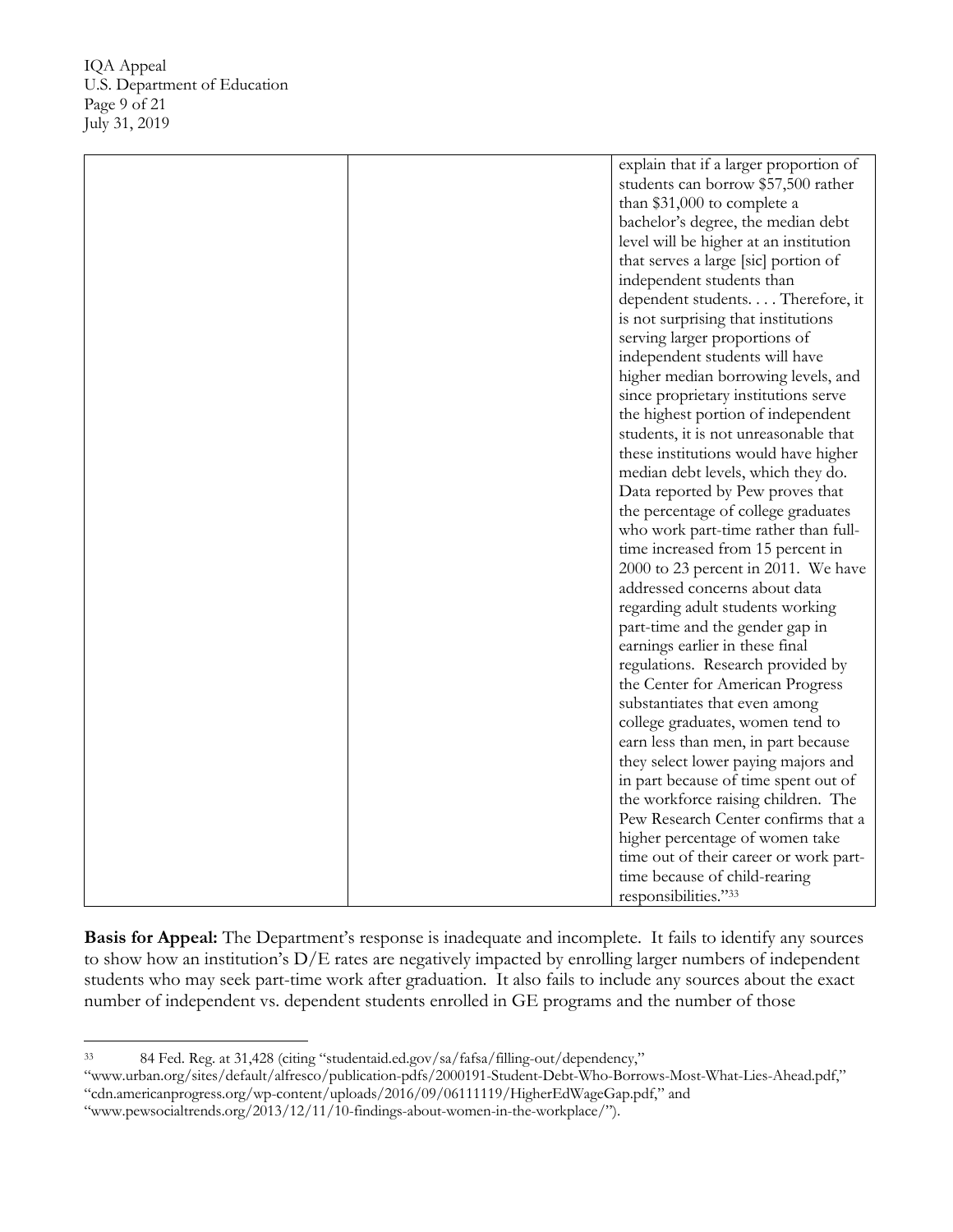U.S. Department of Education Page 10 of 21 IQA Appeal July 31, 2019

 levels. In making this claim, the Department ignores the fact that the cost of attendance plays a more direct role in student debt levels, that proprietary institutions typically charge much higher tuition for comparable GE programs, and that GE program graduates often find it difficult to secure jobs with sufficient earnings to pay off their student loan debt. Although the Department does include a citation to Pew research graduates who go on to work part-time. Instead, the Department mentions that federal borrowing limits are higher for independent students than dependent students and claims, without any evidence, that proprietary institutions serve the highest portion of independent students and, therefore, have higher median debt demonstrating that the number of college graduates seeking part-time work increased slightly from 2000 to 2011, such data is not limited to GE program graduates. Moreover, the Department provides no recent data to show that this trend continues today. Finally, the Departments cites research from the Center for American Progress and Pew demonstrating that women earn less than men after graduation and more often prioritize raising a family for portions of their career. But again, the Department fails to show how this data applies to GE programs specifically. For all of these reasons, the Department's IQA violation remains.

| <b>NPRM STATEMENT</b>                | <b>IQA VIOLATION</b>                    | <b>DEPARTMENT RESPONSE</b>             |
|--------------------------------------|-----------------------------------------|----------------------------------------|
| "If is the cost of administering the | Fails to rely upon peer-reviewed,<br>1. | "The Department did not state that     |
| program that determines the cost of  | scientific evidence-based               | it is the cost of administering        |
| tuition and fees."34                 | research                                | academic programs that determines      |
|                                      | Fails to identify data sources<br>2.    | tuition and fees. To the contrary, the |
|                                      | Fails to confirm and document<br>3.     | Department made clear in the           |
|                                      | the reliability of the data             | NPRM that at most non-profit           |
|                                      | Fails to "be accompanied by<br>4.       | institutions, direct taxpayer          |
|                                      | supporting documentation that           | appropriations and tuition surpluses   |
|                                      | allows an external user to              | generated from the low-cost            |
|                                      | understand clearly the                  | programs the institution administers   |
|                                      | information and be able to              | are used to offset the financial       |
|                                      | reproduce it, or understand the         | demands of higher cost programs.       |
|                                      | steps involved in producing it"         | $\ldots$ [I]n some cases, the cost of  |
|                                      |                                         | tuition and fees is driven by the      |
|                                      |                                         | higher cost of administering some      |
|                                      |                                         | programs. The Shulock, Lewis[,] and    |
|                                      |                                         | Tan Study provides peer[-]reviewed     |
|                                      |                                         | research to support this position."35  |

Basis for Appeal: The Department's response is in error. The Department's claim that it "did not state that it is the cost of administering academic programs that determines tuition and fees" is false.<sup>36</sup> One only cost of tuition and fees."<sup>37</sup> We do not understand how the Department is now refuting the existence of a statement that it undeniably published in the *Federal Register*. needs to check the NPRM, which states: "[I]t is the cost of administering the program that determines the

<sup>34</sup> 

<sup>35</sup> 34 83 Fed. Reg. at 40,172. 35 84 Fed. Reg. at 31,429. 36 *Id.* 

<sup>36</sup> 

<sup>37 83</sup> Fed. Reg. at 40,172.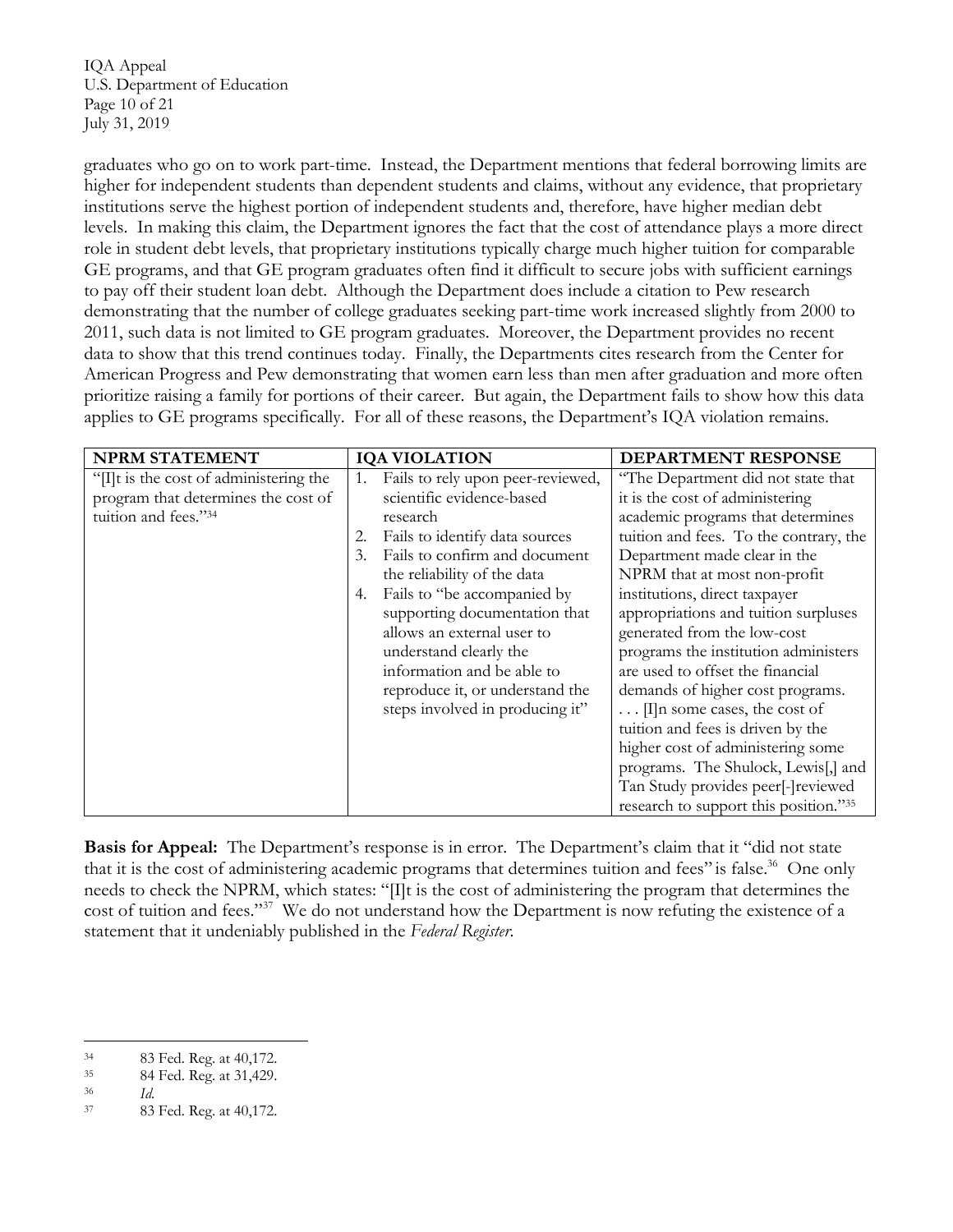U.S. Department of Education Page 11 of 21 IQA Appeal July 31, 2019

| NPRM STATEMENT                        | <b>IQA VIOLATION</b>                    | <b>ED RESPONSE</b>                   |
|---------------------------------------|-----------------------------------------|--------------------------------------|
| "Programs that serve large"           | Fails to rely upon peer-reviewed,<br>1. | "The Department offers as evidence"  |
| proportions of adult learners may     | scientific evidence-based               | to support the statement made in the |
| have very different outcomes from     | research                                | NPRM data from the NCES Study        |
| those that serve large proportions of | Fails to identify data sources<br>2.    | of Persistence and Attainment of     |
| traditionally aged learners."38       | Fails to confirm and document<br>3.     | Nontraditional Students."39          |
|                                       | the reliability of the data             |                                      |
|                                       | Fails to "be accompanied by<br>4.       |                                      |
|                                       | supporting documentation that           |                                      |
|                                       | allows an external user to              |                                      |
|                                       | understand clearly the                  |                                      |
|                                       | information and be able to              |                                      |
|                                       | reproduce it, or understand the         |                                      |
|                                       | steps involved in producing it"         |                                      |

Basis for Appeal: The Department's response is inadequate and incomplete. It fails to explain how the cited research, which took place in 1994 on a cohort of students from the 1989-1990 school year, remains reliable today. Over the past thirty years, higher education and higher education finance have changed dramatically, requiring updated data to justify the Department's policymaking to comply with the IQA.<sup>40</sup>

| <b>NPRM STATEMENT</b>                 | <b>IQA VIOLATION</b>                | DEPARTMENT RESPONSE |
|---------------------------------------|-------------------------------------|---------------------|
| "[T] he first set of $D/E$ rates,     | Fails to clearly describe the<br>1. | None                |
| published in 2016, revealed that the  | research study approach             |                     |
| D/E rates, and particularly earnings, | Fails to confirm and document<br>2. |                     |
| vary significantly from one           | the reliability of the data         |                     |
| occupation to the next, and across    | Fails to undergo peer review<br>3.  |                     |
| geographic regions within a single    | Fails to "be accompanied by<br>4.   |                     |
| occupation."41                        | supporting documentation that       |                     |
|                                       | allows an external user to          |                     |
|                                       | understand clearly the              |                     |
|                                       | information and be able to          |                     |

<sup>38</sup> 

39

<sup>40</sup>  1992, tuition accounted for slightly less than three-tenths of the total educational revenue for public colleges and universities. But by 2017, tuition supplied nearly half of the total revenue. In 28 states last year, tuition provided more revenue than public appropriations . . . . That was the first time a majority of states funded post-secondary education mostly through tuition."); *id.*  ("This historic shift away from tax dollars funding the bulk of public higher education comes precisely as the nation's youth population is crossing a succession of milestones to become more racially diverse than ever. . . . More diversity among students means higher education is drawing more deeply on those who have faced economic and academic inequities that reduce their odds of success."); Michael Mitchell et al., "A Lost Decade in Higher Education Funding," *Center on Budget and Policy Priorities* (Aug. 23, 2017),<https://www.cbpp.org/research/state-budget-and-tax/a-lost-decade-in-higher-education-funding> ("The funding decline has contributed to . . . reduced quality on campuses as colleges have had to balance budgets by reducing faculty, limiting course offerings, and in some cases closing campuses. At a time when the benefit of a college education has never been greater, state policymakers have made going to college less affordable and less accessible to the students most in need."). 83 Fed. Reg. at 40,172.<br>84 Fed. Reg. at 31,429 (citing "nces.ed.gov/pubs/web/97578g.asp").<br>*See, e.g.*, Ronald Brownstein, "American Higher Education Hits a Dangerous Milestone," *The Atlantic* (May 3, 2018), <https://www.theatlantic.com/politics/archive/2018/05/american-higher-education-hits-a-dangerous-milestone/559457>/ ("In 83 Fed. Reg. at 40,172. 41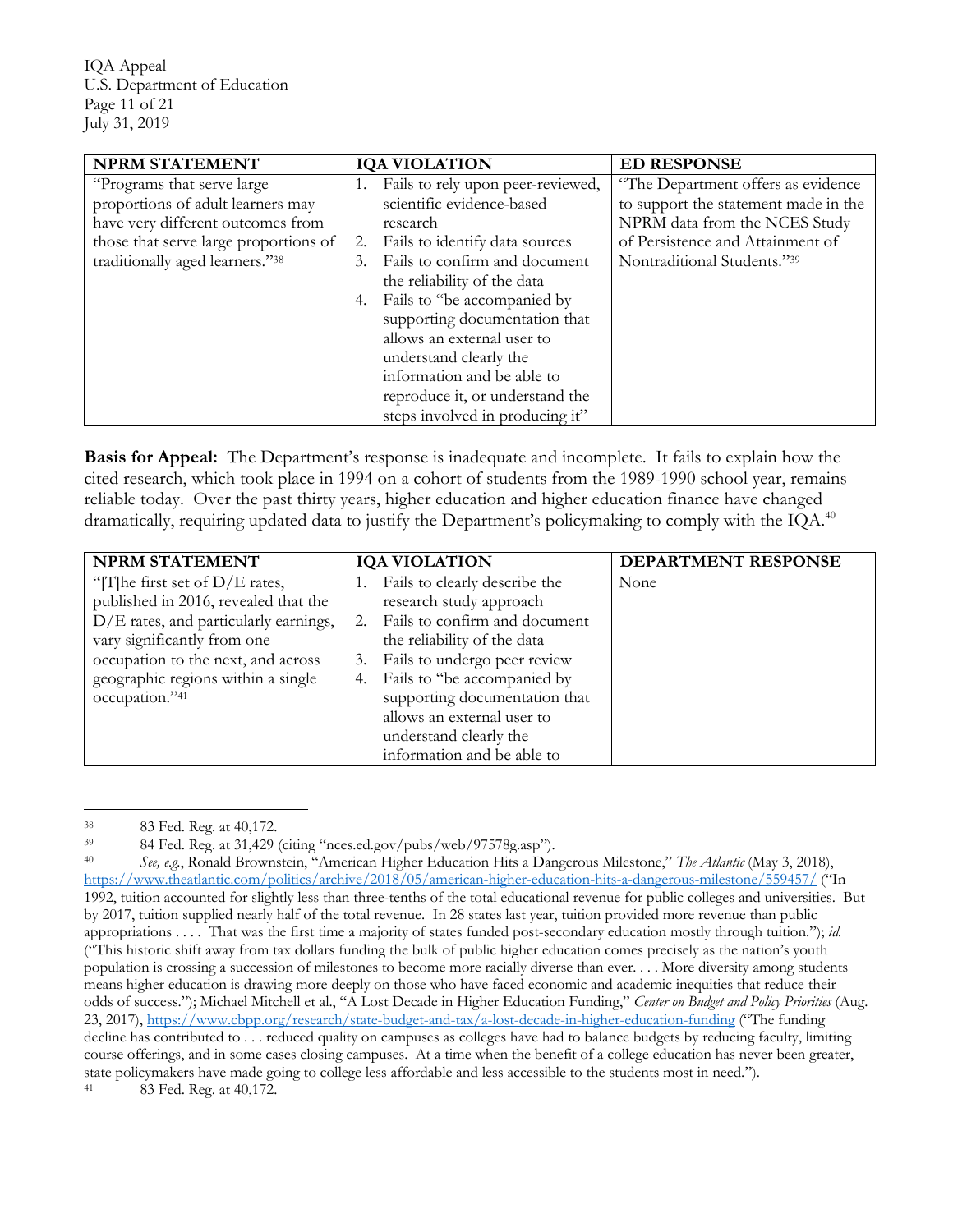| steps involved in producing it' |
|---------------------------------|
|---------------------------------|

 **Basis for Appeal:** The Department's response is inadequate and incomplete because it did not include a response to this specific IQA violation.

| NPRM STATEMENT                    |    | <b>IQA VIOLATION</b>            | DEPARTMENT RESPONSE                    |
|-----------------------------------|----|---------------------------------|----------------------------------------|
| "Table 1—Number and Percentage    | 1. | Fails to clearly describe the   | "[This table] from the NPRM            |
| of GE 2015 Programs That Would    |    | research study approach and     | w[as] provided by a negotiator who     |
| Pass, Fail, or Fall into the Zone |    | data collection technique       | is an economist at Columbia and        |
| Using Different Interest Rates"42 | 2. | Fails to identify data sources  | Cornell Universities and the Urban     |
|                                   | 3. | Fails to confirm and document   | Institute, and who was one of the      |
|                                   |    | the reliability of the data     | designers of the College Scorecard     |
|                                   | 4. | Fails to undergo peer review    | during the Obama Administration.       |
|                                   | 5. | Fails to "be accompanied by     | Although he built his own model to     |
|                                   |    | supporting documentation that   | calculate the impact of changing       |
|                                   |    | allows an external user to      | interest rates, the source of the      |
|                                   |    | understand clearly the          | underlying debt and earnings data      |
|                                   |    | information and be able to      | was provided by the Department in      |
|                                   |    | reproduce it, or understand the | the data files provided along with the |
|                                   |    | steps involved in producing it" | 2015 GE results."43                    |

 **Basis for Appeal:** The Department's response is inadequate and incomplete. It fails to explain the documentation to allow a member of the public to understand the steps involved in producing it. methodology underlying the economist's "own model" and whether the economist's findings underwent peer review. As a result, the Department's response is still not accompanied by enough supporting

| NPRM STATEMENT                         | <b>IQA VIOLATION</b>           | DEPARTMENT RESPONSE |
|----------------------------------------|--------------------------------|---------------------|
| "[T]he Department now recognizes       | Fails to draw upon peer-       | None                |
| that assigning a 10-year amortization  | reviewed, scientific evidence- |                     |
| period to graduates of certificate and | based research                 |                     |
| associate degree programs for the      |                                |                     |
| purpose of calculating $D/E$ rates     |                                |                     |
| creates is an unacceptable and         |                                |                     |
| unnecessary double standard since      |                                |                     |
| the REPAYE plan regulations            |                                |                     |
| promulgated in 2015 provide a 20-      |                                |                     |
| year amortization period for those     |                                |                     |
| same graduates."44                     |                                |                     |

Basis for Appeal: The Department's response is inadequate and incomplete because it did not include a response to this specific IQA violation.

 $42$ 

 $43\,$ 

 $44\,$ 42 83 Fed. Reg. at 40,172. 43 84 Fed. Reg. at 31,432. 44 83 Fed. Reg. at 40,172–73.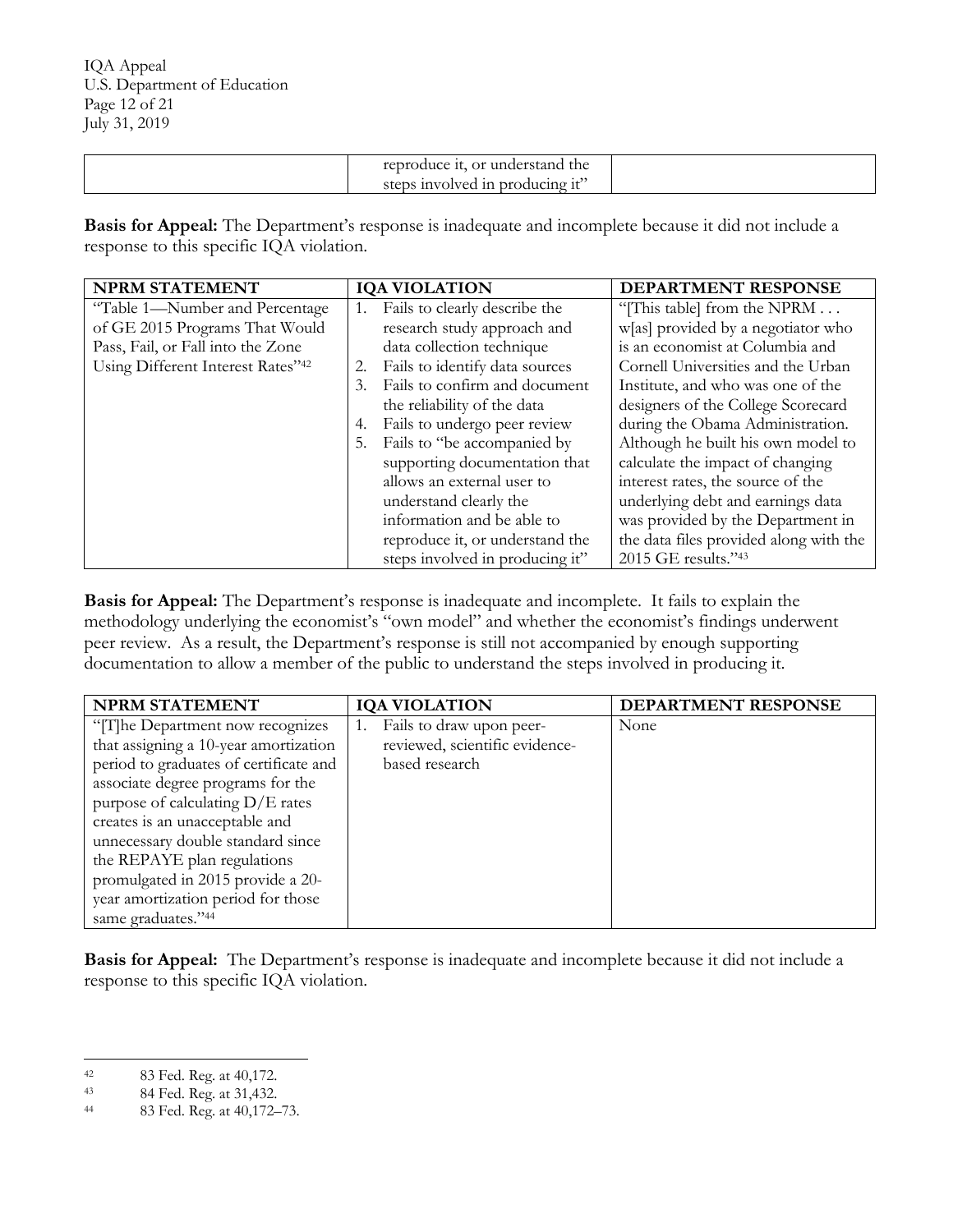U.S. Department of Education Page 13 of 21 IQA Appeal July 31, 2019

| NPRM STATEMENT                       | <b>IQA VIOLATION</b>                 | DEPARTMENT RESPONSE                 |
|--------------------------------------|--------------------------------------|-------------------------------------|
| "There is significant variation in   | Fails to clearly describe the        | "The Department cited in the        |
| methodologies used by institutions   | research study approach and          | NPRM the findings of the Technical  |
| to determine and report in-field job | data collection technique            | Review Panel (TRP), convened in     |
| placement rates, which could mislead | Fails to clearly identify data<br>2. | response to the 2011 GE regulations |
| students into choosing a lower       | source                               | to address the confusion created by |
| performing program that simply       | Fails to "be accompanied by<br>3.    | multiple job placement rate         |
| appears to be higher performing      | supporting documentation that        | definitions. This TRP is a trusted  |
| because a less rigorous methodology  | allows an external user to           | source, as is the external research |
| was employed to calculate in-field   | understand clearly the               | that was retained to provide        |
| job placement rates."45              | information and be able to           | background research on job          |
|                                      | reproduce it, or understand the      | placement rates."46                 |
|                                      | steps involved in producing it"      |                                     |

 **Basis for Appeal:** The Department's response is inadequate and incomplete. While it mentions the TRP's is referring to a TRP report cited in the NPRM at footnote  $13.^{47}$  But that report—first considered by the Department when it promulgated the Gainful Employment rule in 2014—was published in 2011. The Department provides no evidence that the report's findings remain true today, particularly with the heightened focus on job placement rates following the collapse of Corinthian Colleges, Inc. More itself, mean that one involves a "a less rigorous methodology" than another. For that reason, the findings and other "external research" on job placement rates, it fails to identify the TRP findings with a specific citation, citing only a "background paper" prepared for the TRP. We assume that the Department importantly, the fact that there are differing methodologies for calculating a job placement rate does not, by Department continues to violate the IQA.

| NPRM STATEMENT                        | <b>IQA VIOLATION</b>                | DEPARTMENT RESPONSE                     |
|---------------------------------------|-------------------------------------|-----------------------------------------|
| "The Department also believes that    | Fails to draw upon peer-<br>1.      | "[T]he Department did not require       |
| it underestimated the burden          | reviewed, scientific-evidence       | the negotiator to provide data to       |
| associated with distributing the      | based research                      | substantiate her claim. Nonetheless,    |
| disclosures directly to prospective   | Fails to confirm and document<br>2. | while the Department cited              |
| students A negotiator                 | the reliability of the data         | regulatory burden as a contributing     |
| representing financial aid officials  |                                     | factor to its decision to rescind the   |
| confirmed our concerns, stating that  |                                     | GE regulations, it was not the          |
| large campuses, such as community     |                                     | primary reasons [sic] for making this   |
| colleges that serve tens of thousands |                                     | decision. The primary reason $\dots$ is |
| of students and are in contact with   |                                     | evidence that the $D/E$ rates measure   |
| many more prospective students,       |                                     | is not a reliable proxy for quality."49 |
| would not be able to, for example,    |                                     |                                         |
| distribute paper or electronic        |                                     |                                         |
| disclosures to all the prospective    |                                     |                                         |
| students in contact with the          |                                     |                                         |
| institution."48                       |                                     |                                         |

<sup>45</sup> 

<sup>46</sup> 45 83 Fed. Reg. at 40,173.<br>84 Fed. Reg. at 31,429 (citing "nces.ed.gov/npec/data/Calculating\_Placement\_Rates\_Background\_Paper.pdf").<br>83 Fed. Reg. at 40,173 n.12. 48 Fed. Reg. at 31,429.

<sup>47</sup> 

<sup>48</sup> 

<sup>49</sup>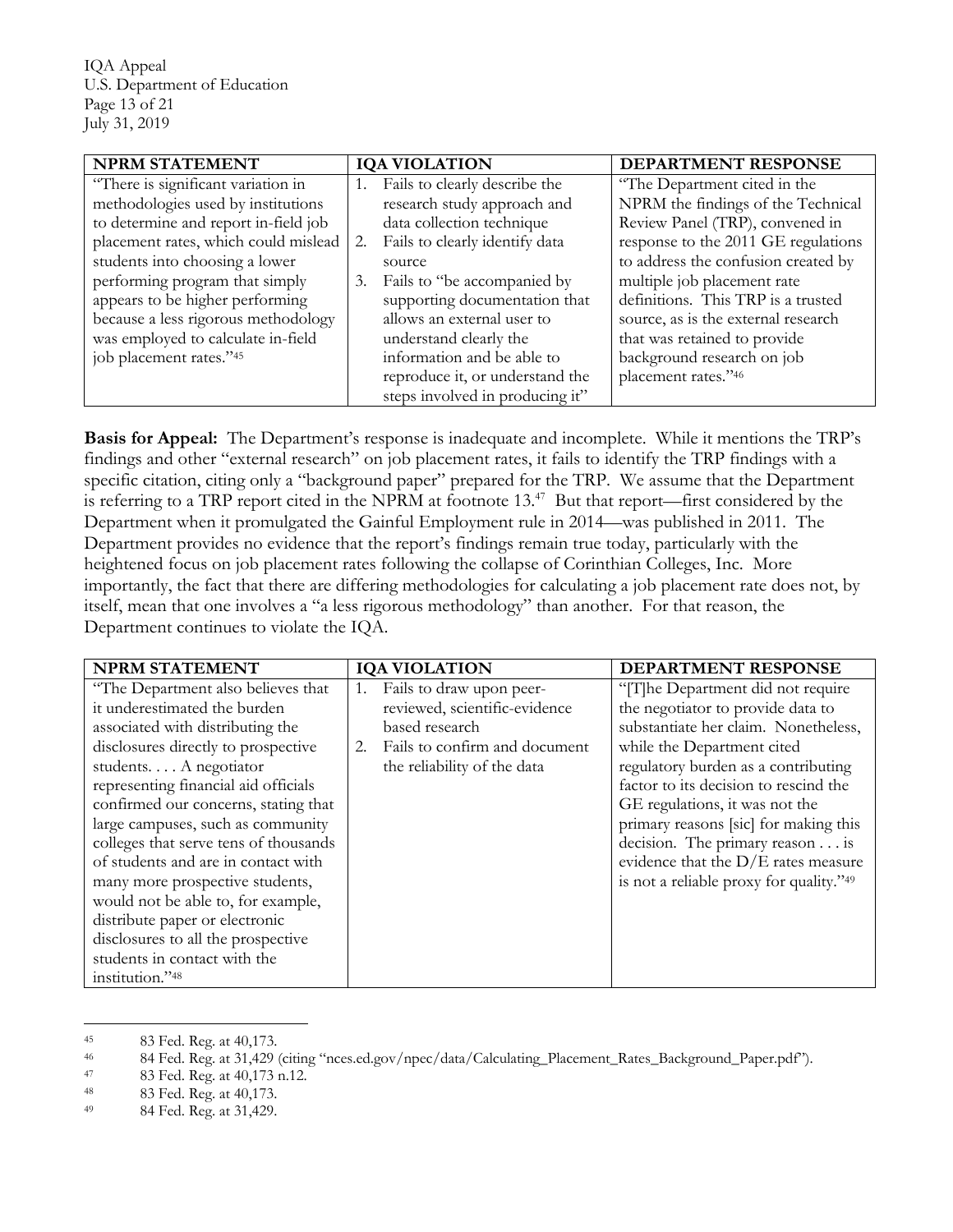U.S. Department of Education Page 14 of 21 IQA Appeal July 31, 2019

Basis for Appeal: The Department's response is inadequate and incomplete. Essentially, the Department be unable to distribute disclosures to all prospective students. It also fails to identify sources for its claim Gainful Employment regulation]." Whether a statement is a reason for the Department's action is not relevant under the IQA. Rather; the point of the IQA is to ensure that the Department makes factually accurate and supportable statements. The Department has failed to meet that standard here. concedes that it does not have the supporting data to justify its assertion in the NPRM that institutions will that it "underestimated the burden associated with distributing the disclosures directly to prospective students," instead claiming that regulatory burden "was not the primary reasons [sic] for [rescinding the

| <b>NPRM STATEMENT</b>                   | <b>IQA VIOLATION</b>                  | DEPARTMENT RESPONSE                    |
|-----------------------------------------|---------------------------------------|----------------------------------------|
| "The Department believes that the       | Fails to draw upon peer-<br>1.        | "The Department did conduct"           |
| best way to provide disclosures to      | reviewed, scientific evidence-        | consumer testing on the disclosure     |
| students is through a data tool that is | based research                        | template after the 2014 Rule went      |
| populated with data that comes          | Fails to identify data sources<br>2.  | into effect, the results of which      |
| directly from the Department, and       | Specifically, in the 2014<br>a.       | proved that disclosures are typically  |
| that allows prospective students to     | Rule, the Department                  | very confusing to students, that the   |
| compare all institutions through a      | stated that it "would                 | results presented are frequently       |
| single portal, ensuring that important  | conduct consumer testing"             | misinterpreted, and that in general,   |
| consumer information is available to    | to determine how to make              | students find disclosures most         |
| students while minimizing               | student disclosures as                | meaningful when they provide           |
| institutional burden."50                | meaningful as possible. <sup>51</sup> | information about the students         |
|                                         | The NPRM fails to                     | included in the disclosures, including |
|                                         | acknowledge whether such              | what course loads the students were    |
|                                         | testing occurred, including           | taking."52                             |
|                                         | the results of that testing.          |                                        |
|                                         | The NPRM also fails to                |                                        |
|                                         | state any other basis for the         |                                        |
|                                         | Department's conclusions.             |                                        |

 **Basis for Appeal:** The Department's response is inadequate, incomplete, and in error. It fails to cite any disclsoures to students." Instead, it identifies a single source of consumer testing that it conducted on 2014 consumer testing that supports what the Department now believes to be "the best way to provide student disclosure templates. But that source states:

[D]ata collected from these two focus groups cannot be generalized; the people who participated may not necessarily be representative of the larger population of students who may benefit from GE

 variety of sources[.]"); *id.* at 64,969 (noting that while "direct delivery" of warnings to students "make it most likely that students methods"). 50 83 Fed. Reg. at 40,173. 51 *See, e.g.*, 34 C.F.R. §§ 668.410(a)(3), 668.412(a). *See also* 79 Fed. Reg. 64,890, 64,966 (Oct. 31, 2014) ("The regulations include text for the student warnings. The Secretary will use consumer testing to inform any modifications to the text that have the potential to improve the warning's effectiveness. As a part of the consumer testing process, we will seek input from a wide receive . . . and review" the information, the Department would conduct consumer testing regarding the "most effective delivery

<sup>52</sup>  Focus Groups,' Prepared for the U.S. Department of Education, February 10, 2016, 84 Fed. Reg. at 31,430 (citing "Bozeman, Holly, and Meaghan Mingo, 'Summary Report for the Gainful Employment [www2.ed.gov/about/offices/list/ope/summaryrptgefocus216.pdf](https://www2.ed.gov/about/offices/list/ope/summaryrptgefocus216.pdf)").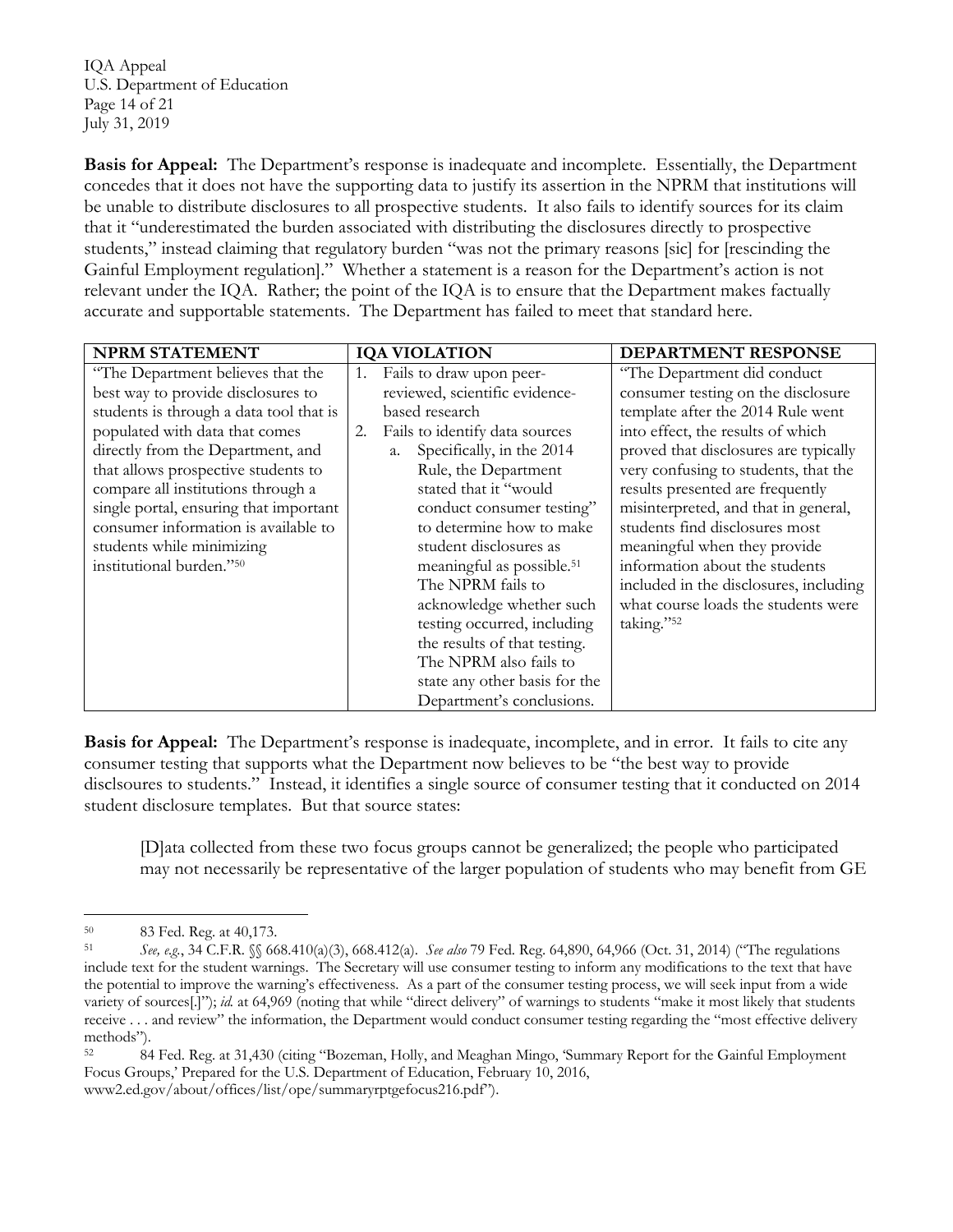U.S. Department of Education Page 15 of 21 IQA Appeal July 31, 2019

> information. Additionally, the numbers involved were too small to justify extrapolation to the larger [community.53](https://community.53)

 Despite this clear statement not to apply its findings to the broader population of students attending GE programs, the Department nevertheless does exactly that to justify its policy decision. As a result, the Department continues to violate the IQA.

| <b>NPRM STATEMENT</b>                  | <b>IQA VIOLATION</b>                 | <b>DEPARTMENT RESPONSE</b>              |
|----------------------------------------|--------------------------------------|-----------------------------------------|
| "[T]he Department does not believe     | Fails to draw upon peer-<br>1.       | "Elsewhere in this document, the        |
| it is appropriate to attach punitive   | reviewed, scientific evidence-       | Department has provided adequate        |
| actions to program-level outcomes      | based research                       | support for its assertion that the      |
| published by some programs but not     | Fails to identify data sources<br>2. | $D/E$ rates measure is not sufficiently |
| others. In addition, the Department    |                                      | accurate or reliable to serve as the    |
| believes that it is more useful to     |                                      | sole determinant of punitive action     |
| students and parents to publish        |                                      | against a program or institution. The   |
| actual median earnings and debt data   |                                      | Department conducted significant        |
| rather than to utilize a complicated   |                                      | consumer testing prior to the launch    |
| equation to calculate $D/E$ rates that |                                      | of the College Scorecard to better      |
| students and parents may not           |                                      | understand which data are most          |
| understand and that cannot be          |                                      | relevant to students and parents."55    |
| directly compared with the debt and    |                                      |                                         |
| earnings outcomes published by         |                                      |                                         |
| non-GE programs."54                    |                                      |                                         |

 **Basis for Appeal:** The Department's response is inadequate and incomplete. As mentioned *supra*, Appeal measures or thresholds, as well as their potential accuracy. Finally, it fails to identify any sources for the NPRM or final rule, including whether that testing concluded whether it is more effective to provide students with the D/E rate measures or median earnings and debt data. at 7–8, it fails to identify any sources to support its assertion that the  $D/E$  rates are not accurate enough to determine Title IV eligibility. It also fails to identify any sources regarding its consideration of alternative "significant consumer testing" it conducted prior to the launch of the College Scorecard anywhere in the

| <b>NPRM STATEMENT</b>             | <b>IQA VIOLATION</b>                  | DEPARTMENT RESPONSE                   |
|-----------------------------------|---------------------------------------|---------------------------------------|
| "The Department has reviewed      | Fails to identify data sources        | "The Department misstated the         |
| additional research findings,     | Specifically, the website cited<br>a. | name of the reference from which it   |
| including those published by the  | by the Department links to            | drew data regarding outcomes of       |
| Department in follow-up to the    | the Beginning                         | non-traditional students. The         |
| Beginning Postsecondary Survey of | Postsecondary Survey of               | NPRM should have said that 'The       |
| 1994, and determined that student | 1994's findings, and not the          | Department has reviewed additional    |
| demographics and socioeconomic    | "additional research"                 | research findings, including the 1994 |
| status play a significant role in | mentioned by the                      | follow-up on 1989-00 Beginning        |
| determining student outcomes."56  | Department, including the             | Postsecondary Survey, which           |

<sup>53</sup> 53 Holly Bozeman et al., "Summary Report for the Gainful Employment Focus Group," *Westat* 1-4 (Feb. 10, 2016), [https://www2.ed.gov/about/offices/list/ope/summaryrptgefocus216.pdf.](https://www2.ed.gov/about/offices/list/ope/summaryrptgefocus216.pdf)<br>54 83 Fed. Reg. at 40,174.<br>55 84 Fed. Reg. at 31,430.

<sup>54</sup> 

 $55\,$ 

<sup>56</sup> 83 Fed. Reg. at 40,174.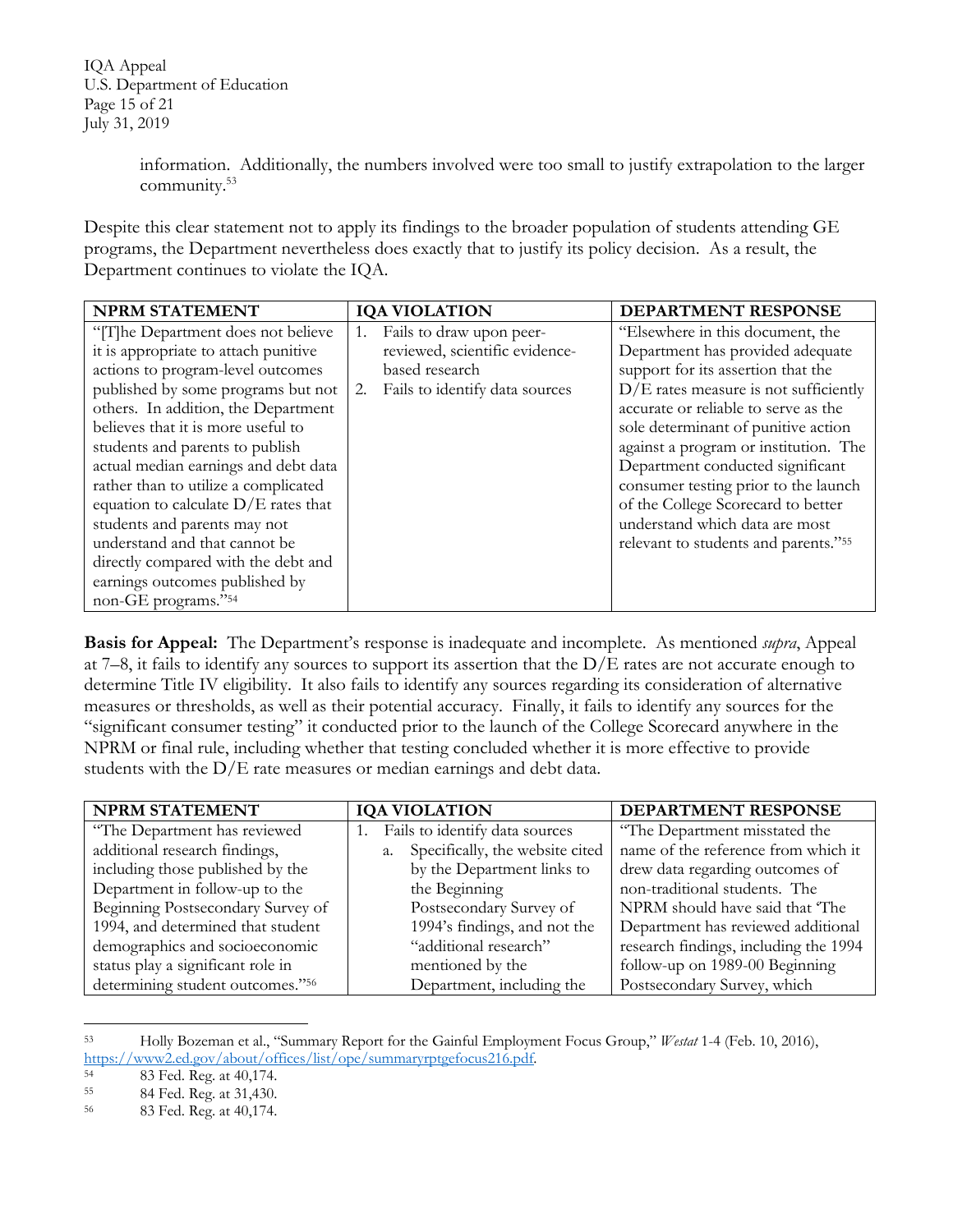U.S. Department of Education Page 16 of 21 IQA Appeal July 31, 2019

| Department's own "follow-           | determined that student                |
|-------------------------------------|----------------------------------------|
| up.'                                | demographics and socioeconomic         |
| Fails to confirm and document<br>2. | status play a significant role in      |
| the reliability of the data         | determining student outcomes.          |
| Fails to "be accompanied by<br>3.   | Other research reviewed included       |
| supporting documentation that       | publications by the American           |
| allows an external user to          | Association of Colleges and            |
| understand clearly the              | Universities on the needs of adult     |
| information and be able to          | learners, a publication about Adults   |
| reproduce it, or understand the     | Learners in Higher Education           |
| steps involved in producing it"     | produced by the U.S. Department of     |
|                                     | Labor[,] and another research study    |
|                                     | that focused specifically on the needs |
|                                     | of adult learners enrolled in online   |
|                                     | programs."57                           |

 **Basis for Appeal:** The Department's response is inadequate and incomplete. It fails to address why the data from a 1994 study on a cohort of students from the 1989-1990 school year remains reliable today. requiring updated data to justify the Department's policymaking to comply with the IQA. $^{58}$ Again, nearly thirty years later, higher education and higher education finance have changed dramatically,

| <b>NPRM STATEMENT</b>                | <b>IQA VIOLATION</b>              | <b>DEPARTMENT RESPONSE</b>         |
|--------------------------------------|-----------------------------------|------------------------------------|
| "The GE regulations failed to take   | 1. Fails to identify data sources | "This sentence refers to the same" |
| into account the abundance of        | 2. Fails to confirm and document  | NCES study referenced in the       |
| research that links student outcomes | the reliability of the data       | NPRM and above."60                 |
| with a variety of socioeconomic and  |                                   |                                    |
| demographic risk factors."59         |                                   |                                    |

Basis for Appeal: The Department's response is inadequate and incomplete. It fails to identify which NCES study it relies upon to support this factual assertion. In the final rule, the Department cites three also cites an NCES study involving non-traditional students. But the Department does not indicate which of these studies is "the same NCES study referenced in the NPRM and above." Moreover, it is hard to comprehend how a single study provides an "abundance of research" on any topic, much less one that the Department allegedly ignored in 2010 and 2014. The Department has failed yet again to remedy its separate NCES studies regarding student outcomes and demographics, including one involving income, one involving non-traditional students, and one involving race and ethnicity. In the NPRM, the Department violation of the IQA.

| <b>NPRM STATEMENT</b>                | <b>IQA VIOLATION</b>              | <b>DEPARTMENT RESPONSE</b>          |
|--------------------------------------|-----------------------------------|-------------------------------------|
| "The GE regulations underestimated   | Fails to present conclusions that | "The Department relied on the       |
| the cost of delivering a program and | are strongly supported by the     | Delisle and Cooper's [sic] research |
| practices within occupations that    | data                              | and analysis to substantiate that   |

<sup>57</sup> 57 84 Fed. Reg. at 31,430 (citing "<www.aacu.org/publications-research/periodicals/research-adult-learners-supporting>needs-student-population-no," "[files.eric.ed.gov/fulltext/ED497801/pdf,](https://files.eric.ed.gov/fulltext/ED497801/pdf)" and "eric.ed.gov/?id=ED468117").<br>
See supra note 40 for examples of sources that highlight these changes.<br>
83 Fed. Reg. at 40,174.<br>
84 Fed. Reg. at 3

<sup>58</sup> 

<sup>59</sup> 

<sup>60</sup>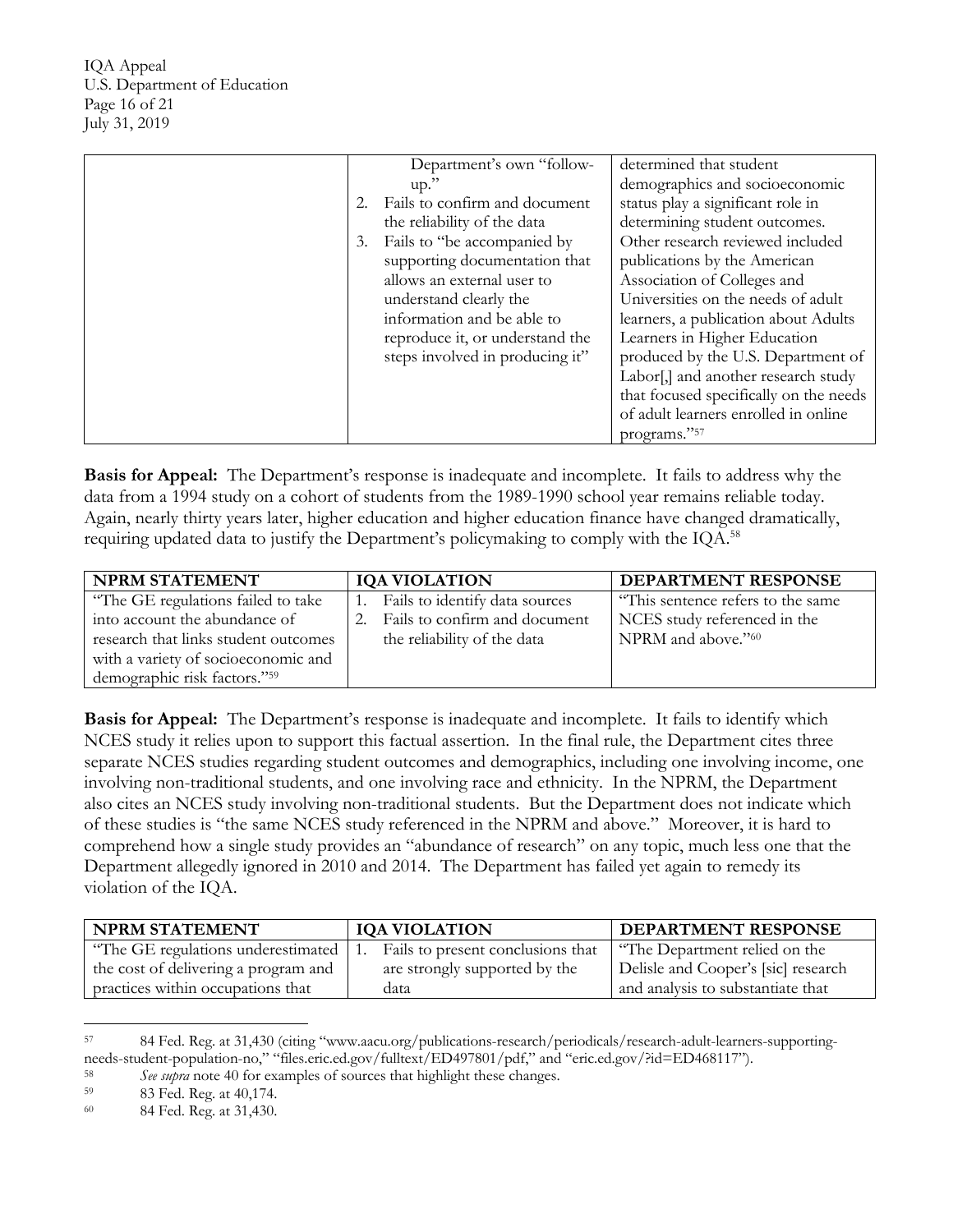U.S. Department of Education Page 17 of 21 IQA Appeal July 31, 2019

| may skew reported earnings.             |    | The Delisle and Cooper<br>a.   | public institutions are often able to |
|-----------------------------------------|----|--------------------------------|---------------------------------------|
| According to Delisle and Cooper,        |    | study cited by the             | charge less for enrollment than       |
| because public institutions receive     |    | Department does not            | private and proprietary institutions  |
| State and local taxpayer subsidies,     |    | support its conclusion that    | because they receive direct           |
| 'even if a for-profit institution and a |    | the GE regulations             | appropriations from a State or local  |
| public institution have similar overall |    | "underestimated the cost of    | government, are not required to       |
| expenditures (costs) and graduate       |    | delivering a program and       | purchase or rent their primary        |
| earnings (returns on investment), the   |    | practices within occupations   | campus buildings or land, and enjoy   |
| for-profit institution will be more     |    | that may skew reported         | substantial tax benefits. As such,    |
| likely to fail the GE rule, since more  |    | earnings."                     | they can charge the student a lower   |
| of its costs are reflected in student   | 2. | Fails to identify data sources | price for a program that has similar  |
| debt.' Non-profit, private              |    |                                | overall expenditures as another       |
| institutions also, in general, charge   |    |                                | program sponsored by a private        |
| higher tuition and have students who    |    |                                | institution."62                       |
| take on additional debt, including      |    |                                |                                       |
| enrolling in majors that yield societal |    |                                |                                       |
| benefits, but not wages                 |    |                                |                                       |
| commensurate with the cost of the       |    |                                |                                       |
| institution."61                         |    |                                |                                       |

Basis for Appeal: The Department's response is inadequate, incomplete, and in error. It fails to identify wages, commensurate with the cost of the institution." More importantly, its response misses the point that it drew a conclusion that is not strongly supported by the Delisle and Cooper research. Although that Employment rule is because they do not receive state or local appropriations, that same study later concludes that "for-profits are different," charging "higher net tuition than their public counterparts, even after accounting for direct state appropriations."<sup>63</sup> In fact, the study finds that: any sources to substantiate its assertion that "the GE regulations underestimated the cost of delivering a program and practices within occupations that may skew reported earnings." It also fails to identify a source for the assertion that non-profit, private institutions "in general[] charger higher tuition and have students who take on additional debt, including enrolling in majors that yield societal benefits, but not research does hypothesize at the outset that the reason more GE programs fail the 2014 Gainful

 in this analysis received. Direct appropriations do not account for the entire difference in net tuition between the two sets of schools. As discussed earlier, for-profit institutions' graduates also have lower earnings, on average, than public institutions' graduates. Consequently, even if the median pass rates.<sup>64</sup> Students graduating from certificate programs at for-profit institutions had an average net tuition of \$8,649, compared to \$1,052 for their peers at public institutions. This represents a difference of \$7,597, which is much higher than the average direct state subsidy of \$4,506 the public institutions between public and for-profit colleges, meaning other factors are still responsible for the disparity debt burdens across both types of institutions were equalized, a disparity would still remain in GE

<sup>61</sup> 

<sup>62</sup> 

<sup>63</sup>  Employment Test," *American Enterprise Institute* 10 (Mar. 2017), [http://www.aei.org/wp-content/uploads/2017/03/Measuring-](http://www.aei.org/wp-content/uploads/2017/03/Measuring)83 Fed. Reg. at 40,174.<br>84 Fed. Reg. at 31,431.<br>Preston Cooper & Jason D. Delisle, "Measuring Quality or Subsidy? How State Appropriations Rig the Gainful Quality-or-Subsidy.pdf. 64 *Id.*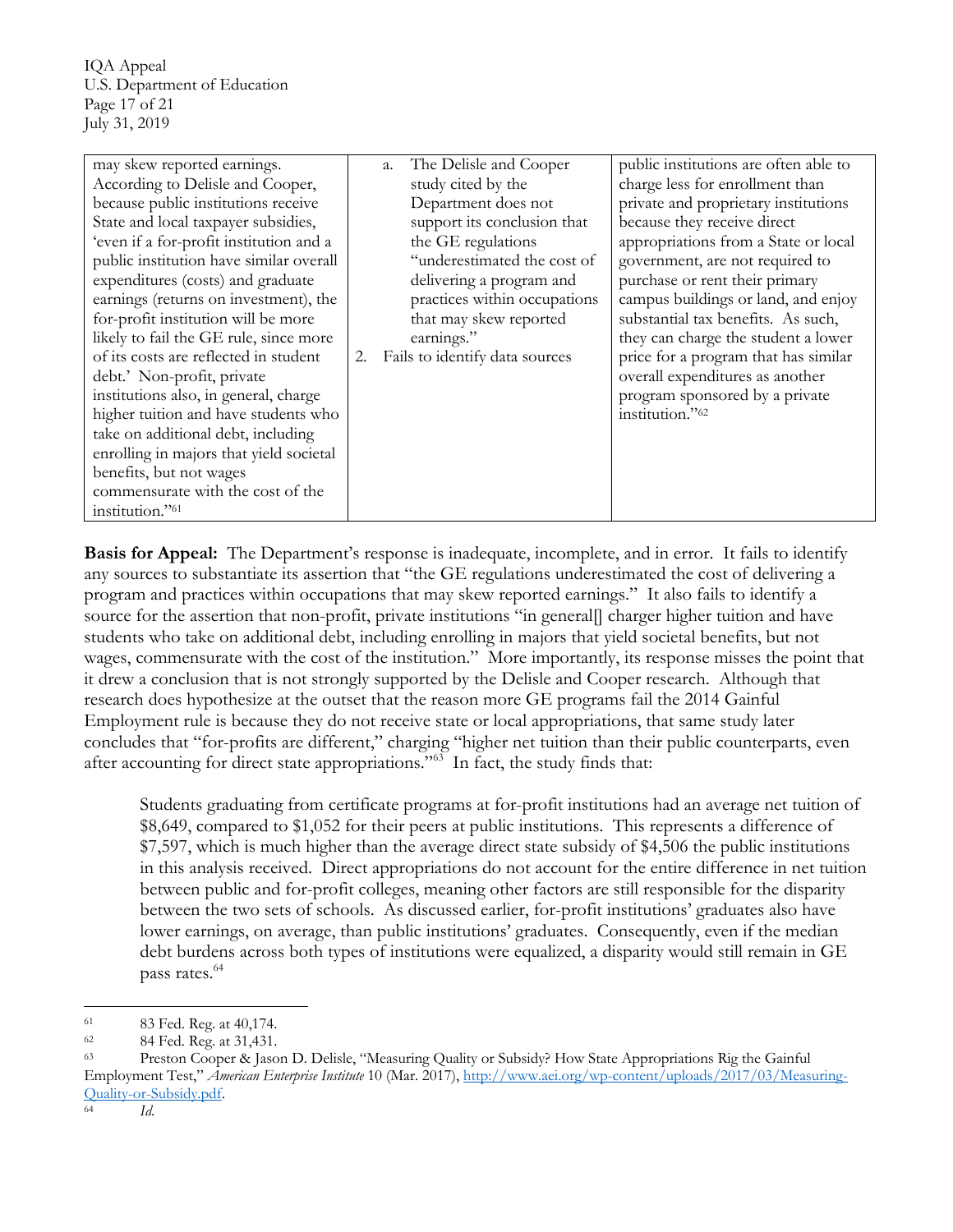U.S. Department of Education Page 18 of 21 IQA Appeal July 31, 2019

 conclusions ultimately drawn from testing those hypotheses, in clear violation of the IQA. The Department focuses exclusively on the Delisle and Cooper research's hypotheses, and not the

| <b>NPRM STATEMENT</b>                  | <b>IQA VIOLATION</b>           | DEPARTMENT RESPONSE                  |
|----------------------------------------|--------------------------------|--------------------------------------|
| "In the case of cosmetology"           | Fails to identify data sources | "Our statement was intended to give  |
| programs, State licensure              | Fails to confirm and document  | further examples of ways that        |
| requirements and the high costs of     | the reliability of the data    | cosmetology programs have been       |
| delivering programs that require       |                                | challenged in implementing the GE    |
| specialized facilities and expensive   |                                | regulations. It is unclear why       |
| consumable supplies may make these     |                                | public institutions do not operate   |
| programs expensive to operate,         |                                | cosmetology programs in greater      |
| which may be why many public           |                                | numbers, but NCES data point to      |
| institutions do not offer them. In     |                                | the limited number of enrollments in |
| addition, graduates of cosmetology     |                                | cosmetology programs among public    |
| programs generally must build up       |                                | colleges and universities."66        |
| their businesses over time, even if    |                                |                                      |
| they rent a chair or are hired to work |                                |                                      |
| in a busy salon." <sup>65</sup>        |                                |                                      |

Basis for Appeal: The Department's response is inadequate and incomplete. It fails to identify any offer cosmetology programs, the Department nevertheless offers its (unsubstantiated) opinion about the underlying reasons. The Department's response also mentions NCES data that lends support to its source. Thus, the Department's IQA violation remains. sources that support its facual assertion that cosmetology programs struggle to comply with the 2014 Gainful Employment rule due to state licensure requirements and high operating costs. In addition, at the same time that it acknowledges that the Department does not know why more public institutions do not assertion that public institutions do not offer as many cosmetology programs, but fails to identify that

| <b>NPRM STATEMENT</b>                   | <b>IQA VIOLATION</b>                    | DEPARTMENT RESPONSE                |
|-----------------------------------------|-----------------------------------------|------------------------------------|
| "[S]ince a great deal of cosmetology"   | Fails to present conclusions that<br>1. | "Throughout the 2014 and 2018      |
| income comes from tips, which           | are strongly supported by the           | negotiations, as well as between   |
| many individuals fail to accurately     | data                                    | those negotiations, the Department |
| report to the Internal Revenue          | The IRS tax gap study cited             | has heard from cosmetology         |
| Service, mean and median earnings       | by the Department does not              | programs and their representatives |
| figures produced by the Internal        | support the Department's                | on this matter. In the 2014 Rule,  |
| Revenue Service underrepresent the      | specific conclusions about              | the Department admitted that       |
| true earnings of many workers in this   | cosmetology graduates. The              | individuals who work in barbering, |
| field in a way that institutions cannot | study is from 2012 and                  | cosmetology, food service, or web  |
| control." <sup>67</sup>                 | covers tax year 2006 only.              | design may under report their      |
|                                         | Fails to confirm and document           | income and hoped that the          |
|                                         | the reliability of the data             | alternate earnings appeal would    |
|                                         |                                         | provide an opportunity to correct  |
|                                         |                                         | earnings in those fields           |

<sup>65</sup> 

<sup>66</sup> 

<sup>65 83</sup> Fed. Reg. at 40,174.<br>
66 84 Fed. Reg. at 31,431.<br>
67 83 Fed. Reg. at 40,174.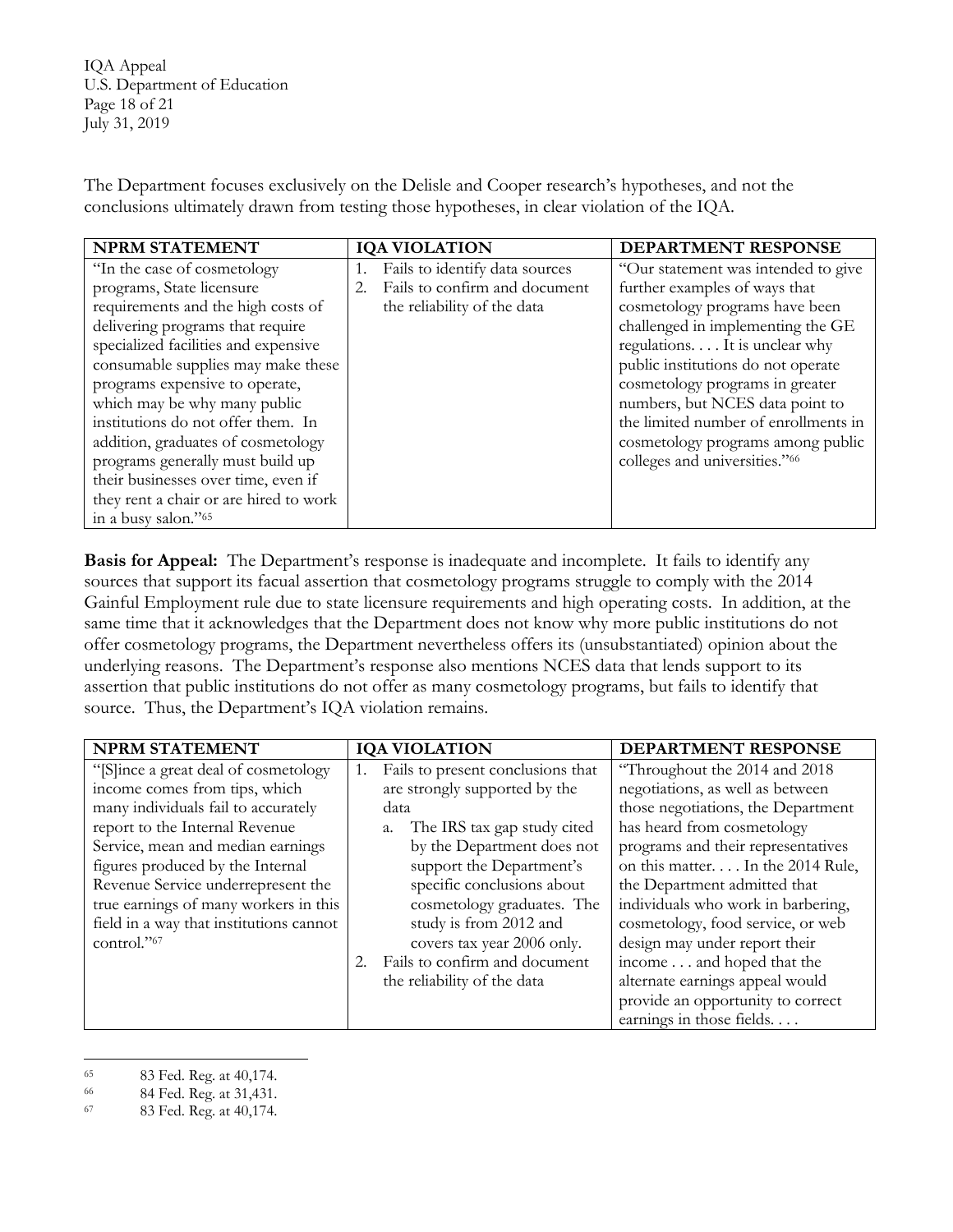U.S. Department of Education Page 19 of 21 IQA Appeal July 31, 2019

| However, the Department lost a        |
|---------------------------------------|
| lawsuit and is no longer able to      |
| deny earnings appeals based on the    |
| failure of institutions to meet the   |
| survey response rates dictated by the |
| 2014 Rule."68                         |

Basis for Appeal: The Department's response is inadequate and incomplete. It fails to provide data sources sufficient to support its assertion that cosmetologists routinely fail to report their tip income. Instead, the Department continues to rely upon a single study from the 2006 tax year along with anecdotal evidence. Rather than respond to the data quality issue, the Department also engages in a policy debate survey response rate dictated by the 2014 rule. But that policy debate is irrelevant to the IQA. Thus, the about the perceived problems with the alternate earnings appeals process, including a lawsuit regarding the Department's violation remains.

| <b>NPRM STATEMENT</b>                | <b>IQA VIOLATION</b>                | DEPARTMENT RESPONSE                     |
|--------------------------------------|-------------------------------------|-----------------------------------------|
| "We believe that the analysis and    | Fails to draw upon peer-<br>1.      | "[T]he Department is referring to a     |
| assumptions with respect to earnings | reviewed, scientific evidence-      | claim made in the 2014 Rule that        |
| underlying the GE regulations are    | based research                      | graduates of many GE programs           |
| flawed."69                           | Fails to confirm and document<br>2. | were earning less than those of the     |
|                                      | the reliability of the data         | average high school dropouts. Upon      |
|                                      |                                     | further review of the Department of     |
|                                      |                                     | Labor data used to make this claim,     |
|                                      |                                     | the Department has determined that      |
|                                      |                                     | the claim was inaccurate. First, the    |
|                                      |                                     | Department did not differentiate        |
|                                      |                                     | between program completers and          |
|                                      |                                     | program drop-outs in calculating        |
|                                      |                                     | earnings outcomes In addition,          |
|                                      |                                     | the figure used to represent the        |
|                                      |                                     | earnings of high school dropouts        |
|                                      |                                     | was derived by multiplying a weekly     |
|                                      |                                     | earnings figure by 52. However,         |
|                                      |                                     | the BLS report on Contingent            |
|                                      |                                     | Workers shows that individuals          |
|                                      |                                     | without a high school diploma are       |
|                                      |                                     | more likely to have employment          |
|                                      |                                     | that is not expected to last or that is |
|                                      |                                     | described as temporary. Therefore,      |
|                                      |                                     | [the Department's prior estimate]       |
|                                      |                                     | inflate[d] the likely earnings of high  |
|                                      |                                     | school drop outs. [This inflated        |
|                                      |                                     | figure] was compared to SSA             |
|                                      |                                     | earnings data for GE program            |
|                                      |                                     | graduates that included individuals     |
|                                      |                                     | working full-time, part-time,           |

- 68
- 69 84 Fed. Reg. at 31,431.<br>83 Fed. Reg. at 40,175.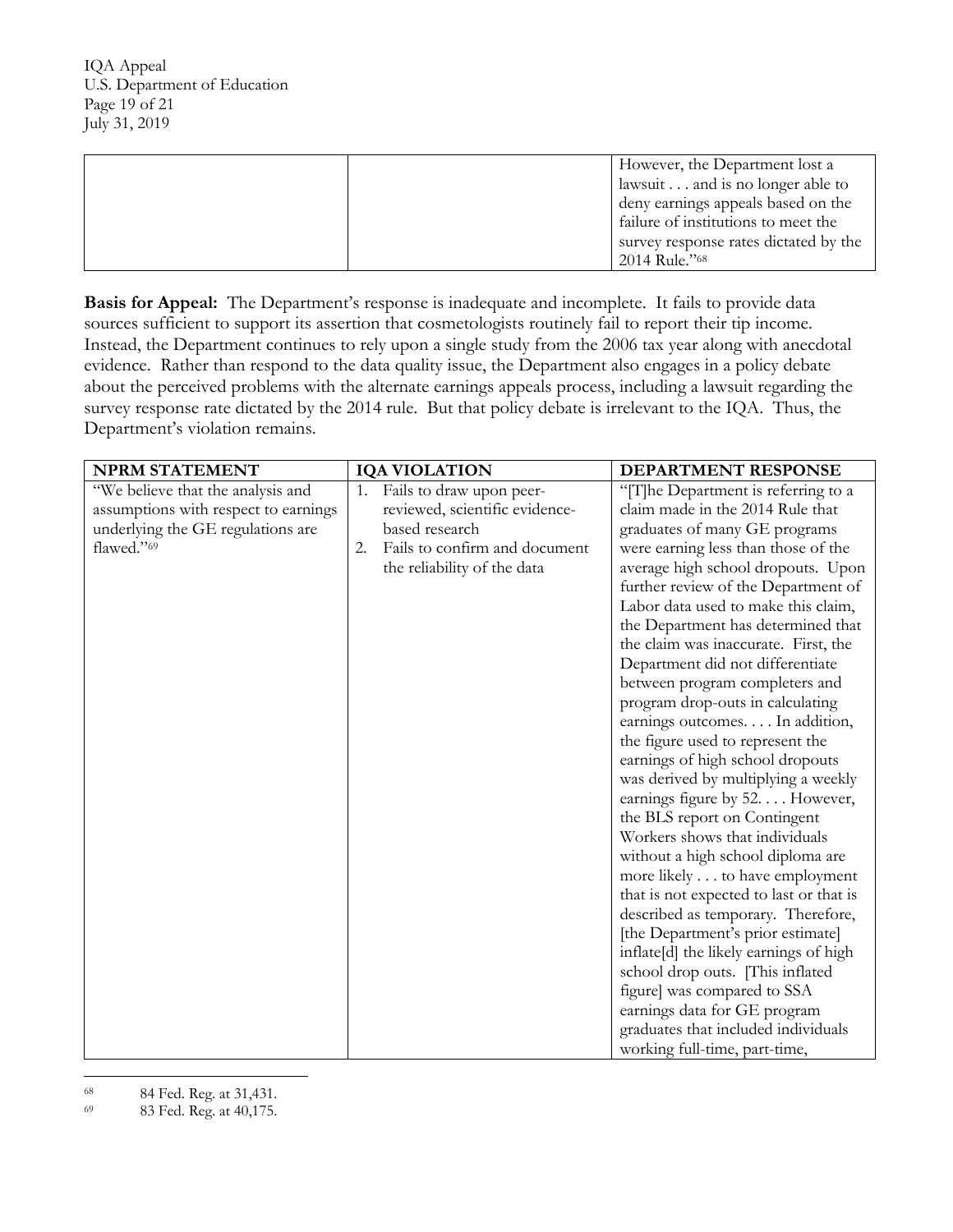| individuals who are self-employed,      |
|-----------------------------------------|
| and those who may not report some       |
| or all of their earned income. It is    |
| illogical that students would earn less |
| after completing a postsecondary        |
| program than they would have had        |
| they not completed high school."70      |

Basis for Appeal: The Department's response is inadequate, incomplete, and in error. Initially, it claims that the 2014 Gainful Employment rule erroneously lumped together completers and drop-outs to determine the earnings of GE program graduates. A few sentences later, the Department states that the earnings data was "for GE program graduates," including those who had full-time or part-time jobs, were self-employed, or underreported some or all of their income. The former *would* be an inaccurate claim in need of correction. But from the Department's reasoning, it is difficult to tell what actually took place with the GE earning calculations. In addition, the Department claims that it should not have previously determined the annual earnings of high school drop-outs by calculating their weekly earnings and employment. However, the Department cites a single source in support of this assertion that does not, in fact, make that same claim. Instead, that non-peer-reviewed source concludes only that contingent workers part-time. In other words, the Department response is insufficient under the IQA. multiplying that number by fifty-two. It argues that these drop-outs are more likely to have temporary are twice as likely as noncontingent workers to have less than a high school diploma and more likely to work

| <b>NPRM STATEMENT</b>                                                                                                                                                                                                                                                                                                                            | <b>IQA VIOLATION</b>                                                                                                                                                                 | <b>DEPARTMENT RESPONSE</b> |
|--------------------------------------------------------------------------------------------------------------------------------------------------------------------------------------------------------------------------------------------------------------------------------------------------------------------------------------------------|--------------------------------------------------------------------------------------------------------------------------------------------------------------------------------------|----------------------------|
| "There are student costs and<br>benefits associated with enrollment<br>in a program that would have<br>otherwise lost eligibility to<br>participate in the title IV, HEA<br>programs under the GE regulations;<br>however, the actual outcome for<br>students enrolled in failing or zone<br>programs under the GE regulations<br>is unknown."71 | Fails to draw upon peer-<br>reviewed, scientific evidence-<br>based research<br>Fails to identify data sources<br>Fails to confirm and document<br>3.<br>the reliability of the data | None                       |

Basis for Appeal: The Department's response is inadequate and incomplete because it did not include a response to this specific IQA violation.

\* \* \*

 Pursuant to the ED Guidelines, this appeal must be subjected to an impartial review conducted by parties other than those who prepared the Department's initial response.<sup>72</sup> While we await the Department's final

 $70\,$ 

<sup>71</sup> 

<sup>72</sup>  parties other than those who prepared the Department's decision." *See, e.g.*, Ex. A at 15. In considering prior appeals, the Department has convened a review panel "made up of parties other than those who reviewed" or responded to the original 70 84 Fed. Reg. at 31,432.<br>83 Fed. Reg. at 40,178.<br>All three versions of the guidelines make clear that "appeals are subjected to an impartial review that is conducted by